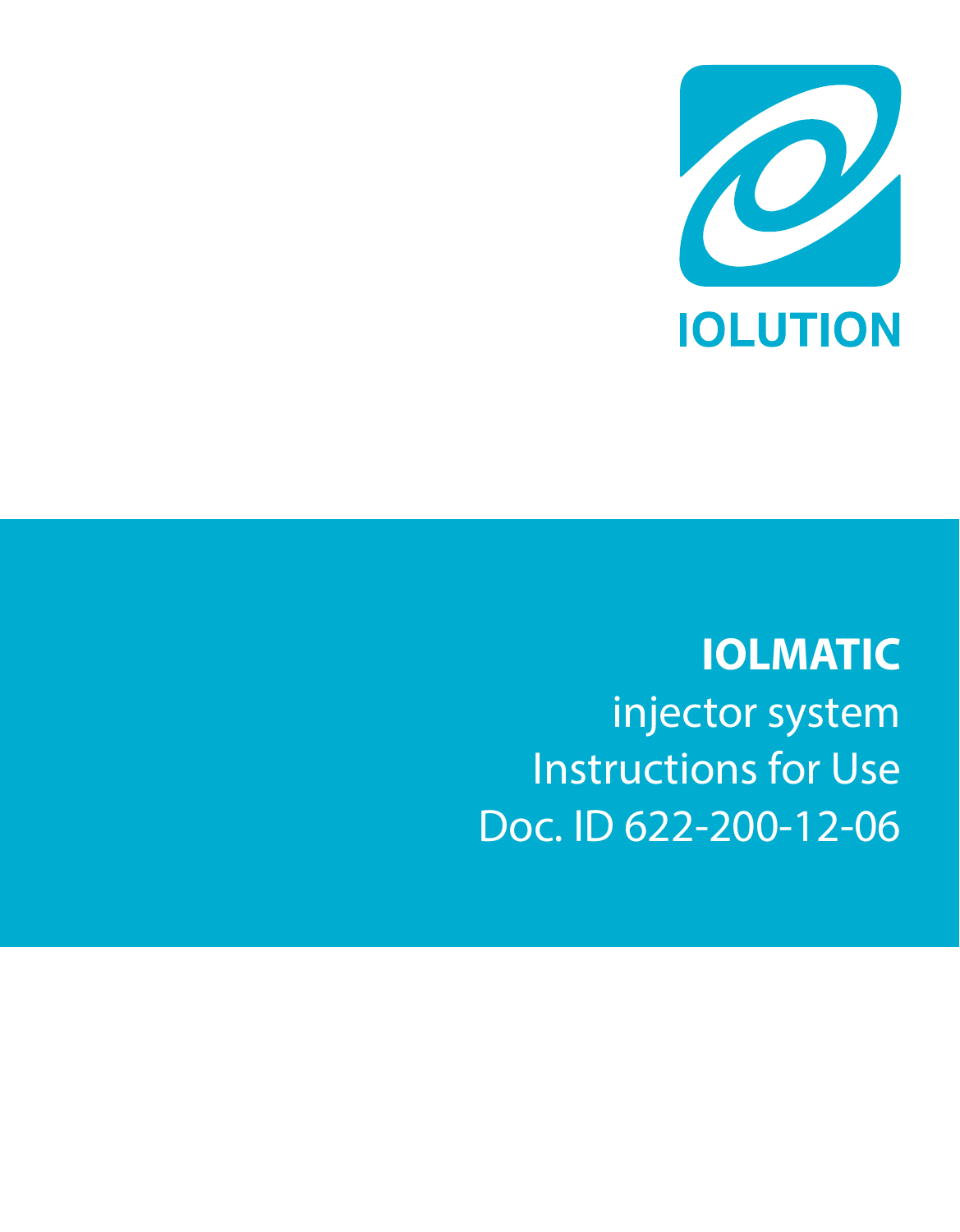## Table of Contents

- 1 Intended Use
- 2 Indications
- 3 Contraindications
- 4 Unwanted Side Effects
- 5 Patient Target Group and Intended User
- 6 Guarantee and Liability Limitation
- 7 Symbols
- 8 Warnings
- 9 Product Description
- 10 Compatible Fluids
- 11 Application
- 12 Disposal
- 13 Contact information

| injector system<br>Instructions for Use<br>Doc. ID 622-200-12-06            | Σύστημα εγχυτήρα<br>Οδηγίες χρήσης<br>Αναγνωριστικό εγγράφου ID 622-200-12-06 |    | Système d'injection<br>Mode d'emploi<br>ID doc. 622-200-12-06               | 16 | Injektorsystem<br>Bruksinstruksjone<br>Dok. ID 622-200-12-06                |  |
|-----------------------------------------------------------------------------|-------------------------------------------------------------------------------|----|-----------------------------------------------------------------------------|----|-----------------------------------------------------------------------------|--|
| DE German<br>Injektor-System<br>Gebrauchsanweisung<br>Dok. ID 622-200-12-06 | Sistema inyector<br>Instrucciones de uso<br>ID del doc.: 622-200-12-06        |    | Sistema d'iniezione<br>Istruzioni per l'uso<br>ID documento 622-200-12-06   | 18 | Sistema injetor<br>Instruções de utilização<br>Doc. ID 622-200-12-06        |  |
| DA Danish<br>Injektionssystem<br>Brugsanvisning<br>Dok. ID 622-200-12-06    | Injektorijärjestelmä<br>Käyttöohjeet<br>Asiakirjan tunniste 622-200-12-06     | 14 | NL Dutch<br>Injectiesysteem<br>Gebruikshandleiding<br>Doc. ID 622-200-12-06 | 20 | Insprutningssystem<br>Instruktioner för användning<br>Dok. ID 622-200-12-06 |  |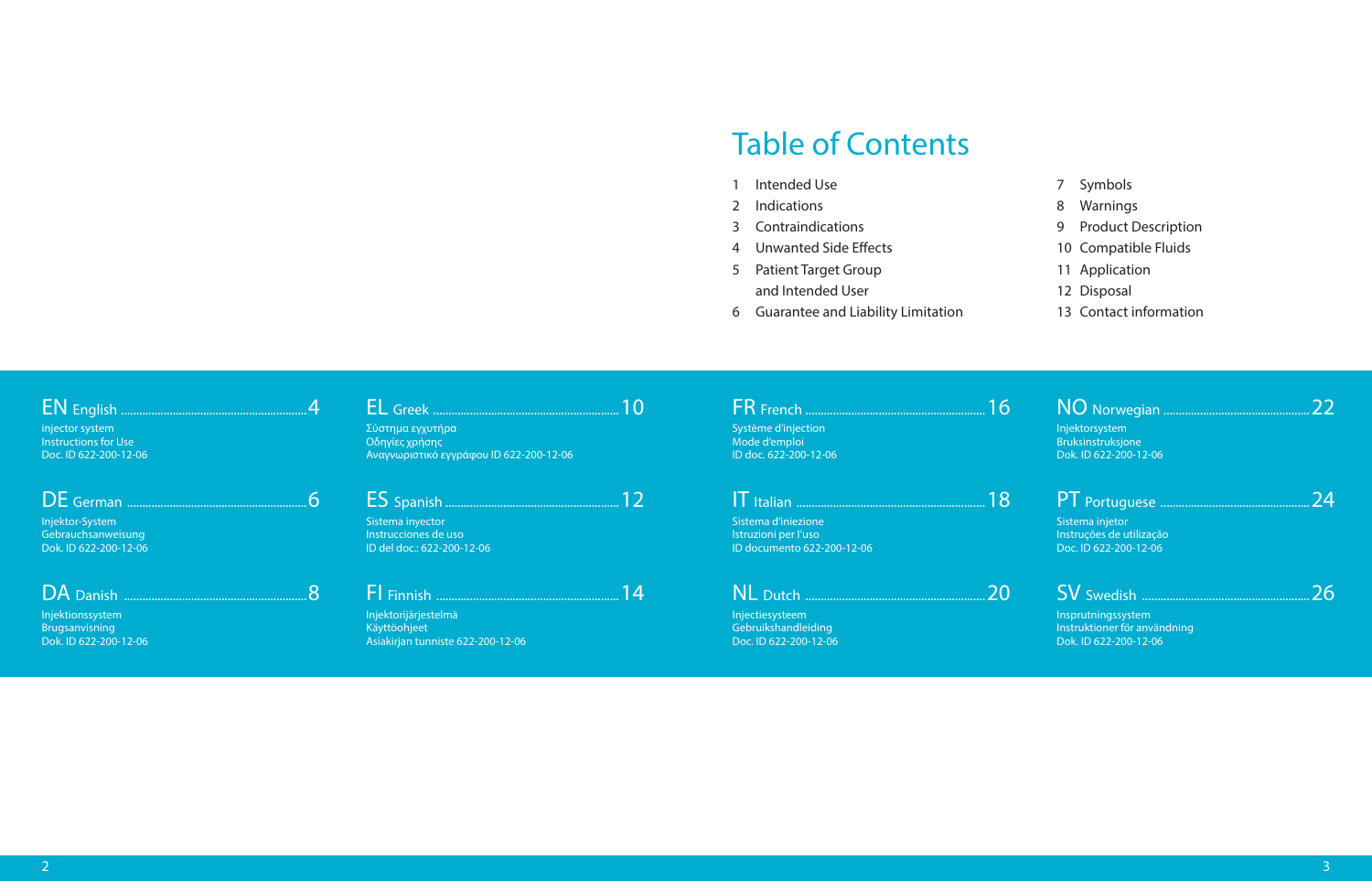#### **1 Intended Use**

**EN**

**DE**

**DA**

**EL**

**ES**

**FI**

**FR**

The single-use IOLMATIC injector system is intended to be used for implantation of qualified foldable intraocular lenses into the eye following cataract removal. Validation of compatibility between IOLMATIC injector system and intraocular lens according to ISO 11979 performed by the lens manufacturer is required for qualification of lens.

#### **2 Indications**

Implantation of qualified foldable intraocular lenses into the eye following cataract removal.

#### **3 Unwanted Side Effects**

No known unwanted side effects.

#### **4 Patient Target Group and Intended User**

Patients indicated for implantation of qualified foldable intraocular lenses into the eye following cataract removal. The intended user is the qualified ophthalmic surgeon.

#### **5 Guarantee and Liability Limitation**

The manufacturer guarantees that this device has been produced under appropriate conditions with reasonable care, and assumes no liability for any direct or consequential unwanted side effects or resulting damages, losses or costs that may arise as a result of the direct or indirect use of this product. Manufacturer's liability is restricted to the performance of repairs resulting from product defects, which are clearly not the result of incorrect handling or use of lenses that have not been subject to successful validation according to ISO 11979 performed by the lens manufacturer.

### **6 Symbols**

The following symbols are used on the product label.

 $\sqrt{1}$ Warning Keep dry **IT**  $\circledR$ Do not use if packaging is damaged **STERILE**EO Sterilized by ethylene oxide  $\overline{\mathbf{z}}$  $\mathbb{U}$ Read Instructions for Use **NO** Manufacturer **MD** Medical Device  $\circled{2}$ **PT** Do not reuse **REF** Reference number **SV**LOT

Lot number

 $\Sigma$ Expiry Date Allowed temperature range for transport and storage  $\left(\sum_{\text{subsize}}\right)$ Do not resterilize Single sterile barrier system

## **7 Warnings**

j

 $\boldsymbol{\Lambda}$ 

 The device is meant for single use only. It must not be reused or resterilized. Reuse and/or resterilization may compromise device performance and could cause serious harm to the patient's health and safety.

 $\triangle$  Make sure that the sterile packaging is not damaged prior to use. Do not use a device from a packaging that is damaged. Outer side of the packaging is not sterile.

 $\sqrt{1}$  Inject IOL within 3 minutes after loading to avoid lubrication issues or dehydration when viscoelastic is exposed to air for too long.

 $\triangle$  Do not continue implantation if device does not "click" or if the lens does not fold correctly as this could lead to damaged IOL or injector malfunction.

 $\bigwedge$  Be careful and precise during implantation of the lens into the eye. Inserting the cartridge tip with inappropriate force or using inappropriate small incisions could lead to wound damage or stretch, injector malfunction or IOL damage during injection.

 $\triangle$  All serious incidents relating to the device must be reported to the manufacturer and the competent authority of the country in which the user and/or patient is located.

#### **8 Product Description**

The single-use IOLMATIC sterile injector system is made of high-quality materials and has been designed exclusively for foldable intraocular lens (IOL) implantation. The injector system is used with a separately packed IOL in a lens holder unit with separate instructions for use. The IOLMATIC allows the ophthalmic surgeon to safely inject both hydrophilic and hydrophobic lenses, of many sizes and designs, into the eye through a minimal invasive incision. Validation of compatibility between IOLMATIC injector system and intraocular lens according to ISO 11979 performed by the lens manufacturer is required for qualification of lens.

#### **9 Compatible Fluids**

The IOLMATIC injector system is equipped with a high efficient coating that significantly reduces friction when viscoelastic or balanced saline solution (BSS) is used.

#### **10 Application**

The IOLMATIC injector is used to fold and implant foldable IOLs

in the capsular bag or sulcus. The appropriate surgical technique is the responsibility of the surgeon. He or she must assess the suitability of the given procedure based on his or her education and experience.

Follow the steps as described below to ensure safe handling.

- 1. Check before use: the sterile blister must be undamaged and the content in sterile condition.
- Warning: Outer side of the packaging is not sterile.  $\wedge$
- 2. Open blister containing sterile injector and place it in the sterile field.
- 3. Follow instructions for use of lens holder unit to unpack lens holder and IOL.
- 4. Hold injector around its midsection without exerting any pressure on the plunger. Rinse the injector nozzle with BSS. Next, fill injector nozzle with viscoelastic material either from above or through the nozzle tip, ensuring complete lubrication of inner nozzle surface. Lubricate both sides of the folding element with viscoelastic.
- $\triangle$  Avoid insufficient application of fluid or overfilling the loading chamber, as this could lead to damaged IOL or injector malfunction.
- 5. Follow instructions for use of lens holder unit to load lens holder on injector.
- 6. Slowly (>3 seconds) push folding element into lens holder until a second 'CLICK' is heard. This signals that IOLMATIC is securely 'loaded' and ready for injection.
- 7. Once loaded, the IOL should be injected within 3 minutes, as the viscoelastic may lose lubricity if allowed to stand too long while exposed to air.
- 8. Slowly (>5 seconds) advance the plunger in a gentle, even, and controlled manner, while ensuring the IOL haptics are correctly folded onto the IOL optic. If haptics are caught between plunger and injector nozzle, slacken pressure on plunger until IOL retraction is observed.
- ⚠ Caution: Do not continue implantation until haptics are correctly folded onto the IOL.
- 9. Depending on the surgical technique either (1) position the cartridge tip on the appropriately large incision or (2) insert the cartridge tip up to 4mm into an appropriately large incision. Selection of the appropriate surgical technique and selection and combination of medical products is subject to the respective surgeon based on experience and education. Stop pressing plunger when IOL exits injector. Do not let the injector soft tip exit the nozzle. Withdraw injector from eye.
- $\triangle$  Inserting the cartridge tip with inappropriate force or using inappropriate small incisions could lead to wound damage or stretch, injector malfunction or IOL damage during injection.
- 10. Advance the IOL carefully until it fully left the cartridge tip including trailing haptic. Do not advance the plunger further after IOL fully exited the cartridge. Slight injector rotation during IOL injection could support the positioning of the IOL during insertion into the eye.

 $\triangle$  Additional advancement of plunger after IOL exited cartridge could lead to unwanted expansion of silicon cushion at the cartridge tip end.

11. Thoroughly remove viscoelastic material from eye and IOL with standard irrigation and aspiration techniques.

#### **11 Disposal**

After use, the IOLMATIC injector system must be disposed in accordance with your clinical guidance for disposal of single-use surgical instruments.

#### **12 Contact information**

Please contact the manufacturer for reporting of serious incidents. You may reach the manufacturer IOLUTION GmbH under the following contact information:

E-Mail: info@iolution.com IOLUTION GmbH<br>Telefone: +49 40 209347-100 Ruhrstraße 13 Telefone: +49 40 209347-100<br>Fax: +49 40 209347-109

22761 Hamburg, Germany<br>www.iolution.com

Date of issue: 2021-03-16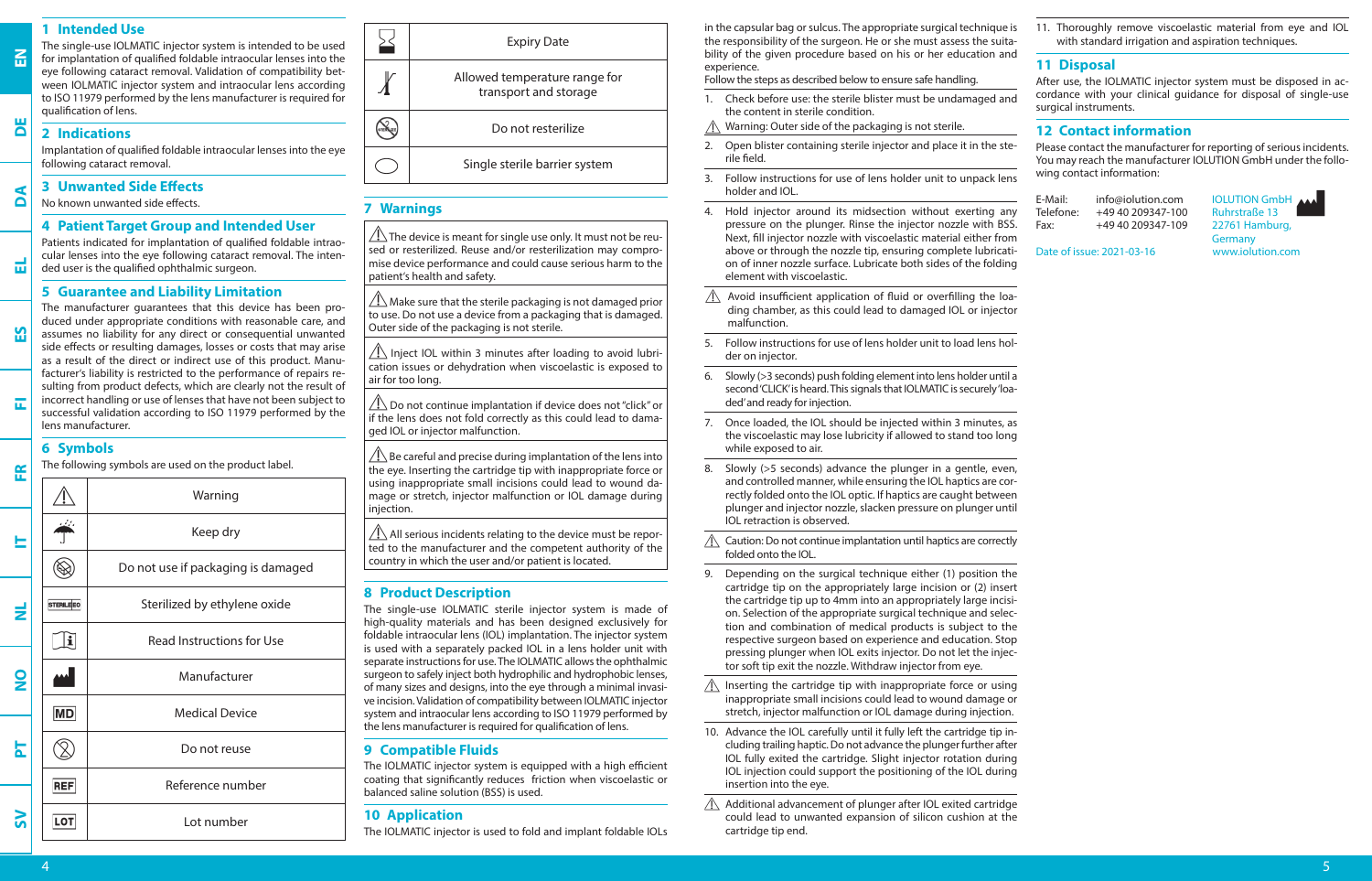## **1 Bestimmungsgemäße Verwendung** Das Einweg-Injektor-System IOLMATIC ist für die Implantation

von qualifizierten faltbaren Intraokularlinsen in das Auge nach einer Kataraktentfernung vorgesehen. Für die Qualifizierung der Linse ist eine Validierung der Kompatibilität zwischen IOLMATIC Injektor-System und Intraokularlinse gemäß ISO 11979 durch den Linsenhersteller erforderlich.

#### **2 Indikationen**  $\overline{\mathsf{d}}$

**EN**

**DA**

**EL**

**ES**

**FI**

**FR**

Implantation von qualifizierten faltbaren Intraokularlinsen in das Auge nach Kataraktentfernung.

## **3 Unerwünschte Nebenwirkungen**

Keine unerwünschten Nebenwirkungen bekannt.

#### **4 Patienten-Zielgruppe und Verwendungszweck**

Patienten, die für die Implantation von qualifizierten faltbaren Intraokularlinsen in das Auge nach Kataraktentfernung indiziert sind. Der vorgesehene Anwender ist der qualifizierte Ophthalmologie-Chirurg.

## **5 Garantie und Haftungsbeschränkung**

Der Hersteller garantiert, dass dieses Produkt unter angemessenen Bedingungen mit angemessener Sorgfalt hergestellt wurde und übernimmt keine Haftung für direkte oder indirekte unerwünschte Nebenwirkungen oder daraus resultierende Schäden, Verluste oder Kosten, die durch die direkte oder indirekte Verwendung dieses Produkts entstehen können. Die Haftung des Herstellers beschränkt sich auf Produktfehler, die eindeutig nicht auf eine unsachgemäße Handhabung oder die Verwendung von Linsen zurückzuführen sind, die nicht einer erfolgreichen Validierung nach ISO 11979 durch den Linsenhersteller unterzogen wurden.

## **6 Symbole**

Die folgenden Symbole werden auf dem Produktetikett verwendet.

|               |                   | Warnung                                                |
|---------------|-------------------|--------------------------------------------------------|
|               |                   | Trocken halten                                         |
| ź             |                   | Nicht verwenden, wenn die<br>Verpackung beschädigt ist |
| $\frac{1}{2}$ | <b>STERILE EO</b> | Sterilisation im ETO-Verfahren                         |
|               |                   | Siehe Gebrauchsanweisung                               |
| 눈             |                   | Hersteller                                             |
|               | MD                | Medizinprodukt                                         |
|               |                   | Nicht wiederverwenden                                  |
|               |                   |                                                        |

| REF  | Referenznummer                                             |
|------|------------------------------------------------------------|
| LO 1 | Chargencode                                                |
|      | Verwendbar bis                                             |
|      | Zulässiger Temperaturbereich für Transport<br>und Lagerung |
|      | Nicht resterilisieren                                      |
|      | Einfaches steriles Barrierensystem                         |

#### **7 Warnungen**

j

 Das Gerät ist nur für den einmaligen Gebrauch bestimmt. Es darf nicht wiederverwendet oder resterilisiert werden. Eine Wiederverwendung und/oder Resterilisation kann die Leistung des Geräts beeinträchtigen und die Gesundheit und Sicherheit des Patienten ernsthaft gefährden.

 $\overline{\triangle}$  Stellen Sie sicher, dass die Sterilverpackung vor der Verwendung nicht beschädigt ist. Verwenden Sie kein Gerät aus einer Verpackung, die beschädigt ist. Die Außenseite der Verpackung ist nicht steril.

 $\hat{\mathbb{A}}$  Injizieren Sie die IOL innerhalb von 3 Minuten nach dem Laden, um Probleme mit erhöhter Reibung oder Dehydrierung zu vermeiden, wenn das Viskoelastikum zu lange der Luft ausgesetzt ist.

 $\sqrt{\!\!\left\langle \right.} \!\!\left\langle \right. \right\rangle}$  Setzen Sie die Implantation nicht fort, wenn das Gerät nicht "klickt" oder wenn sich die Linse nicht korrekt faltet, da dies zu einer beschädigten IOL oder einer Fehlfunktion des Injektors führen kann.

 $\bigwedge$  Gehen Sie bei der Implantation der Linse in das Auge vorsichtig und präzise vor. Das Einsetzen der Injektorspitze mit unangemessener Kraft oder die Verwendung ungeeigneter kleiner Einschnitte kann zu Wundschäden oder Dehnungen, Fehlfunktionen des Injektors oder Schäden an der IOL während der Injektion führen.

 $\sqrt{!}$  Alle schwerwiegenden Vorkommnisse im Zusammenhang mit dem Produkt müssen dem Hersteller und der zuständigen Behörde des Landes, in dem sich der Anwender und/ oder Patient befindet, gemeldet werden.

## **8 Produkt-Beschreibung**

Das sterile Einweg-Injektor-System IOLMATIC besteht aus hochwertigen Materialien und wurde ausschließlich für die Implantation von faltbaren Intraokularlinsen (IOL) entwickelt. Das Injektor-System wird mit einer separat verpackten IOL in einer Linsenhaltereinheit mit separater Gebrauchsanweisung verwendet. Mit dem IOLMATIC kann der ophthalmologische Chirurg

sowohl hydrophile als auch hydrophobe Linsen in vielen Größen und Designs durch einen minimalinvasiven Schnitt sicher in das Auge injizieren. Die Validierung der Kompatibilität zwischen dem IOLMATIC-Injektor-System und der Intraokularlinse gemäß ISO 11979 durch den Linsenhersteller ist für die Qualifizierung der Linse erforderlich.

#### **9 Kompatible Flüssigkeiten**

Das IOLMATIC-Injektor-System ist mit einer hocheffizienten Beschichtung ausgestattet, die die Reibung bei Verwendung von Viskoelastikum oder gepufferter Kochsalzlösung (BSS) deutlich reduziert.

#### **10 Anwendung**

Der IOLMATIC-Injektor wird zum Falten und Implantieren von faltbaren IOLs in den Kapselsack oder Sulcus verwendet. Die geeignete Operationstechnik liegt in der Verantwortung des Chirurgen. Er muss die Eignung des jeweiligen Verfahrens aufgrund seiner Ausbildung und Erfahrung beurteilen.

Befolgen Sie die Schritte wie unten beschrieben, um eine sichere Handhabung zu gewährleisten.

- 1. Vor Gebrauch prüfen: Der Sterilblister muss unbeschädigt und der Inhalt in sterilem Zustand sein.
- $\wedge$ Warnung: Die Außenseite der Verpackung ist nicht steril.
- 2. Öffnen Sie den Blister mit dem sterilen Injektor und legen Sie ihn in den sterilen Bereich.
- 3. Folgen Sie den Anweisungen zur Verwendung der Linsenhaltereinheit, um Linsenhalter und IOL vorzubereiten.
- 4. Halten Sie den Injektor in der Mitte fest, ohne Druck auf den Kolben auszuüben. Spülen Sie die Ladekammer mit BSS. Füllen Sie anschließend die Ladekammer entweder von oben oder durch die Injekorspitze mit Viskoelastikum, um eine vollständige Benetzung der inneren Kontaktoberfläche zu gewährleisten. Benetzen Sie beide Seiten des Faltelements mit Viskoelastikum.

 Vermeiden Sie eine unzureichende Flüssigkeitszufuhr oder eine Überfüllung der Ladekammer, da dies zu einer Beschädigung der IOL oder einer Fehlfunktion des Injektors führen kann.

- 5. Befolgen Sie die Anweisungen zur Verwendung der Linsenhaltereinheit, um den Linsenhalter auf den Injektor zu laden.
- 6. Drücken Sie das Faltelement langsam (> 3 Sekunden) in den Linsenhalter, bis ein zweites ,KLICK' zu hören ist. Dies signalisiert, dass der IOLMATIC sicher, geladen' und bereit zur Injektion ist.
- 7. Sobald die IOL geladen ist, sollte sie innerhalb von 3 Minuten injiziert werden, da das Viskoelastikum bei langem Luftkontakt seine Gleitfähigkeit verlieren kann.
- 8. Schieben Sie den Kolben langsam (> 5 Sekunden), sanft, gleichmäßig und kontrolliert vor und achten Sie dabei darauf, dass die IOL-Haptiken korrekt auf die IOL-Optik gefaltet sind. Wenn die Haptiken zwischen Kolben und Injektorspitze eingeklemmt sind, verringern Sie den Druck auf den Kolben, bis sich die IOL leicht zurückzieht.
- Vorsicht! Setzen Sie die Implantation erst fort, wenn die Haptik korrekt auf die IOL gefaltet ist.
- 9. Je nach chirurgischer Technik entweder (1) die Kartuschenspitze auf die entsprechend große Inzision aufsetzen oder (2) die Kartuschenspitze bis zu 4mm in eine entsprechend große

Inzision einführen. Die Auswahl der geeigneten chirurgischen Technik sowie die Auswahl und Kombination der Medizinprodukte unterliegt dem jeweiligen Chirurgen aufgrund seiner Erfahrung und Ausbildung. Drücken Sie den Kolben nicht weiter vor, wenn die IOL aus dem Injektor austritt. Lassen Sie die weiche Spitze des Kolbens nicht aus der Kartuschenspitze austreten. Ziehen Sie den Injektor aus dem Auge zurück.

- Das Einsetzen der Injektorspitze mit unangemessener Kraft oder die Verwendung ungeeigneter kleiner Einschnitte kann zu Wundschäden oder Dehnungen, Fehlfunktionen des Injektors oder Schäden an der IOL während der Injektion führen.
- 10. Schieben Sie die IOL vorsichtig vor, bis sie die Kartuschenspitze einschließlich der nachlaufenden Haptik vollständig verlassen hat. Schieben Sie den Kolben nicht weiter vor, nachdem die IOL die Kartusche vollständig verlassen hat. Eine leichte Injektordrehung während der IOL-Injektion könnte die Positionierung der IOL beim Einsetzen in das Auge unterstützen.
- Ein zusätzliches Vorschieben des Kolbens nach dem Austritt der IOL aus der Kartusche kann zu einer unerwünschten Ausdehnung der weichen Kolbenspitze an der Kartuschenspitze führen.
- 11. Entfernen Sie das viskoelastische Material gründlich aus dem Auge und von der IOL mit üblichen Spül- und Absaugtechniken.

### **11 Entsorgung**

Nach dem Gebrauch muss das IOLMATIC-Injektor-System gemäß Ihren klinischen Vorschriften zur Entsorgung von chirurgischen Einweginstrumenten entsorgt werden.

## **12 Kontaktinformationen**

Bei schwerwiegenden Vorkommnissen wenden Sie sich bitte an den Hersteller. Sie können den Hersteller IOLUTION GmbH unter den folgenden Kontaktdaten erreichen:

| E-Mail:<br>Telefon: | info@iolution.com<br>+49 40 209347-100 | <b>IOLUTION GmbH</b><br><b>Ruhrstraße 13</b> |
|---------------------|----------------------------------------|----------------------------------------------|
| Fax:                | +49 40 209347-109                      | 22761 Hamburg,                               |
|                     | Ausgabedatum: 2021-03-16               | Germany<br>www.iolution.com                  |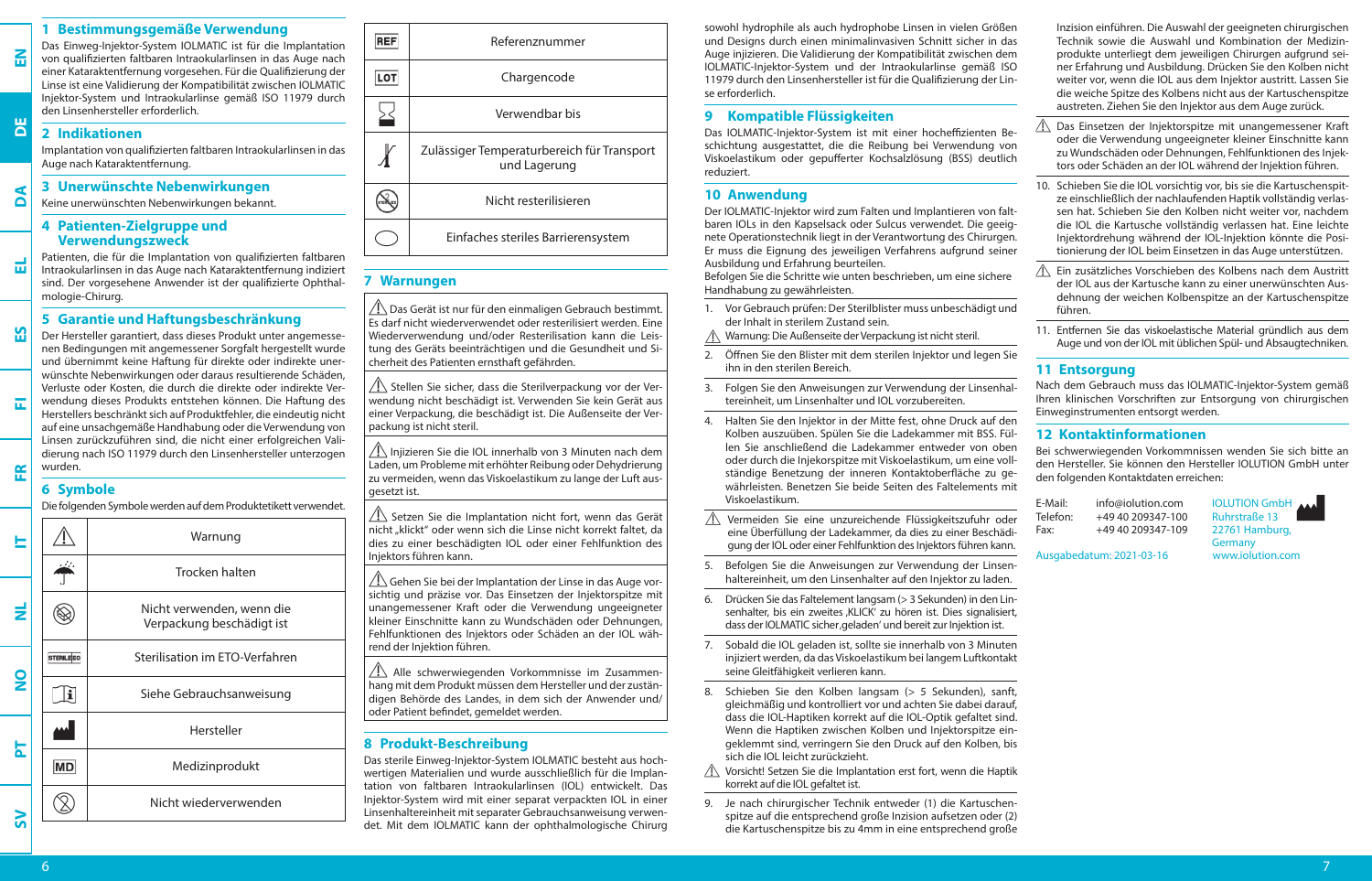#### **1 Tilsigtet anvendelse**

Injektionssystemet IOLMATIC til engangsbrug er beregnet til implantation af egnede foldbare intraokulære linser i øjet efter kataraktfjernelse. Der kræves validering af kompatibilitet mellem IOLMATIC-injektionssystem og intraokulær linse iht. ISO 11979 udført af linseproducenten ved kvalifikation af linser.

#### **2 Indikationer**

**EN**

**DE**

**DA**

**EL**

**ES**

**FI**

Implantation af egnede foldbare intraokulære linser i øjet efter kataraktfjernelse.

#### **3 Uønskede bivirkninger**

Ingen kendte uønskede bivirkninger.

#### **4 Patientmålgruppe og tilsigtet bruger**

Patienter indikeret til implantation af kvalificerede foldbare intraokulære linser i øjet efter kataraktfjernelse. Den tilsigtede bruger er en kvalificeret oftalmologisk kirurg.

#### **5 Garanti og reklamationsret**

Producenten garanterer, at dette udstyr er produceret under de rette forhold med ansvarlig omhu, og påtager sig intet ansvar for nogen former for direkte eller indirekte uønskede bivirkninger eller skader, tab eller udgifter, der måtte opstå som resultat af direkte eller indirekte brug af dette produkt. Producentens ansvar begrænser sig til udførelse af reparation som følge af produktdefekter, som tydeligvis ikke er et resultat af ukorrekt behandling eller brug af linser, der er godkendt iht. ISO 11979 af linseproducenten.

### **6 Symboler**

Følgende symboler anvendes på produktetiketten.





## **7 Advarsler**

 $\sqrt{!}$  Dette udstyr er beregnet til engangsbrug. Det må ikke genanvendes eller gensteriliseres. Genanvendelse og/eller gensterilisering kan ødelægge udstyrets egenskaber og kan medføre alvorlig skade på patientens helbred og sikkerhed.

 $\left\langle \cdot\right\rangle$ Kontrollér før brug, at sterilpakningen ikke er beskadiget. Anvend ikke udstyr fra en pakning, der er beskadiget. Pakningens yderside er ikke steril.

 $\bigtriangleup$  Injicer den intraokulære linse (IOL) inden for 3 minutter efter isætning, for at undgå forurening eller dehydrering, når det viskoelastiske materiale udsættes for luft i for lang tid.

 $\bigwedge$  Afbryd implantationen, hvis udstyret ikke "klikker" eller hvis linsen ikke foldes korrekt, da dette kan medføre ødelagt IOL eller defekt injektorfunktion.

 Vær forsigtig og præcis under implanteringen af linsen i øjet. Hvis spidsen af sprøjten indføres med uegnet styrke eller der anvendes for små snit, kan dette medføre beskadigelse eller udvidelse af såret, defekt injektor eller IOL-skade under injektionen.

 $\bigwedge$  Alle alvorlige skader med relation til udstvret skal anmeldes til producenten og den ansvarshavende myndighed i det land, hvor brugeren og/eller patienten er hjemmehørende.

### **8 Produktbeskrivelse**

Det sterile injektionssystem IOLMATIC til engangsbrug er fremstillet af materialer af høj kvalitet og er designet udelukkende til implantering af foldbare intraokulære linser (IOL). Injektionssystemet anvendes sammen med en separat pakket IOL i en linseholderenhed med separat brugsanvisning. IOLMATIC tillader den oftalmologiske kirurg at injicere både hydrofile og hydrofobiske linser af mange størrelser og designs sikkert i øjet ved hjælp af et minimalt invasivt snit. Der kræves validering af kompatibilitet mellem IOLMATIC-injektionssystem og intraokulær linse iht. ISO 11979 udført af linseproducenten ved kvalifikation af linser.

#### **9 Kompatible væsker**

Injektionssystemet IOLMATIC er udstyret med en meget effektiv belægning, der markant reducerer friktion, når der anvendes viskoelastisk materiale eller balanceret saltopløsning (BSS).

## **10 Anvendelse**

IOLMATIC-injektoren anvendes til foldning og implantering af foldbare IOL'er i linsekapslen eller sulcus. Det er kirurgens ansvar at anvende den korrekte kirurgiske teknik. Han eller hun skal vurdere den enkelte procedures egnethed baseret på hans eller hendes uddannelse og erfaring.

Følg nedenstående trin for at garantere sikker udførelse.

- 1. Kontrollér følgende før brug: Den sterile blister skal være fri for skader og indholdet skal være sterilt.
- Advarsel: Pakningens yderside er ikke steril.
- 2. Åbn blisteren med den sterile injektor, og anbring den i det sterile område.
- 3. Følg vejledningen vedr. anvendelse af linseholderenheden, når du pakker linseholderen og IOL'en ud.
- 4. Hold fast i injektoren omkring den midterste del uden at udøve tryk på stemplet. Rens injektordysen med BSS. Fyld derefter injektorspids med viskoelastisk materiale enten oppefra eller igennem spidsens tud, og sørg for, at hele spidsens indvendige overflade er dækket. Dæk begge sider af det foldebare element med viskoelastisk materiale.
- $\mathbb{A}$  Undgå utilstrækkelig påføring af væske eller overfyldning af isætningskammeret, da dette kan medføre ødelagt IOL eller defekt injektor.
- 5. Følg vejledningen vedr. anvendelse af linseholderenheden, når du sætter linseholderen på injektoren.
- 6. Skub langsomt (>3 sekunder) det foldbare element ind i linseholderen, indtil der høres endnu et 'KLIK'. Dette er signal om, at IOL-MATIC er, fyldt' sikkert og er klar til injektion.
- 7. Når IOL'en først er sat i, bør den injiceres inden for 3 minutter, da det viskoelastiske materiale kan miste sin fugtighed, hvis det får lov at stå for længe, mens det er udsat for luft.
- 8. Tryk langsomt (>5 sekunder) stemplet i bund med en blid, jævn og kontrolleret bevægelse, mens du sikrer dig, at IOL'ens hæfteflade lægger sig korrekt på IOL'ens optik. Hvis hæftefladen fanges imellem stempel og injektorspids, skal du slippe trykket på stemplet, indtil du kan se, at IOL'en trækker sig tilbage.
- $\wedge$  OBS: Forsæt ikke implantationen, før hæftefladen har lagt sig korrekt på IOL'en.
- 9. Alt efter den kirurgiske teknik skal du enten (1) anbringe sprøjtens spids på det korrekt store snit eller (2) indføre sprøjtens spids op til 4 mm i det korrekt store snit. Valget af den egnede kirurgiske teknik og valget og kombinationen af medicinske produkter træffes af den enkelte kirurg på baggrund af erfaring og uddannelse. Stands trykket på stemplet, når IOL'en forlader injektoren. Lad ikke injektorens bløde spids forlade tuden. Træk injektoren ud af øjet.
- $\triangle$  Hvis spidsen af sprøjten indføres med uegnet styrke eller der anvendes for små snit, kan dette medføre beskadigelse eller udvidelse af såret, defekt injektor eller IOL-skade under injektionen.
- 10. Indfør IOL'en forsigtigt, indtil den helt har forladt sprøjtens spids. Sørg for at få det hele med. Tryk ikke yderligere på stemplet, når først IOL'en har forladt sprøjten helt. Hvis injektoren roteres let under IOL-injektionen kan det gøre det lettere at positionere IOL'en under indsætningen i øjet.
- Yderligere tryk på stemplet, når først IOL'en har forladt sprøjten, kan medføre uønsket udvidelse af silikonepuden for enden af sprøjtens spids.
- 11. Fjern forsigtigt det viskoelastiske materiale fra øjet og IOL'en med standardskylning og -udsugning.

## **11 Bortskaffelse**

Efter brug skal IOLMATIC-injektionssystem bortskaffes i overensstemmelse med din kliniks retningslinjer for bortskaffelse af kirurgiske instrumenter til engangsbrug.

## **12 Kontaktoplysninger**

Kontakt producenten ved anmeldelse om alvorlige skader. Du kan kontakte producenten IOLUTION GmbH på følgende kontaktoplysninger:

| E-Mail:        | info@iolution.com           | <b>IOLUTION GmbH</b>                |
|----------------|-----------------------------|-------------------------------------|
| $T$ If $\cdot$ | +49 40 209347-100           | <b>Ruhrstraße 13</b>                |
| Fax:           | +49 40 209347-109           | 22761 Hamburg,                      |
|                | Udstedelsesdato: 16-03-2021 | <b>Tyskland</b><br>www.jolution.com |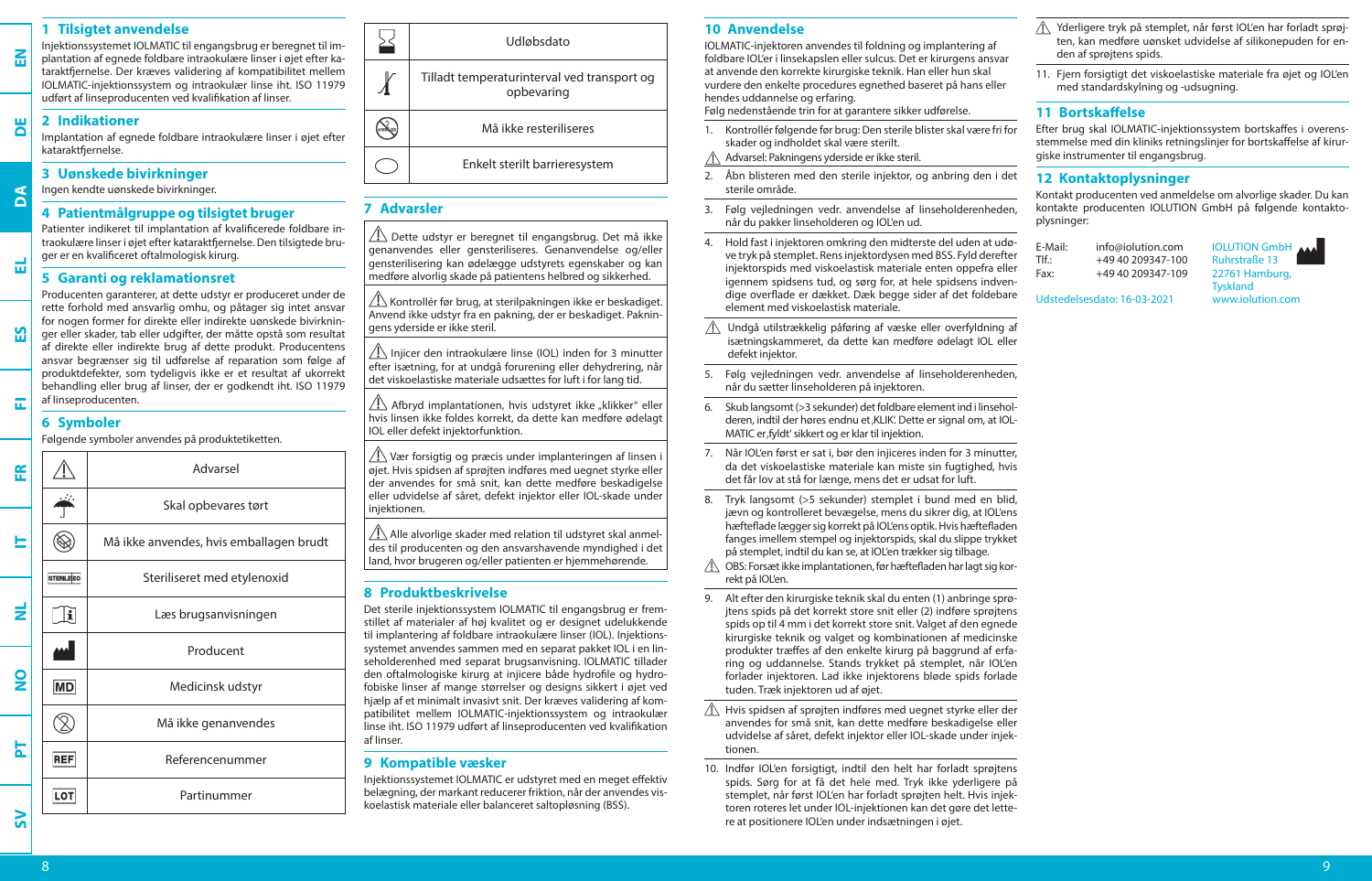

#### **4 Απευθυνόμενη ομάδα ασθενών και αποβλακωμένους χρήστης**

Ασθενείς με ενδείξεις για εμφύτευση πιστοποιημένων αναδιπλούμενων ενδοφθάλμιων φακών μέσα στον οφθαλμό μετά από αφαίρεση καταρράκτη. Ο προβλεπόμενος χρήστης είναι ο πιστοποιημένος χειρουργός οφθαλμίατρος.

#### **5 Εγγύηση και ο περιορισμός αστικής ευθύνης**

Ο κατασκευαστής εγγυάται ότι αυτή η συσκευή έχει κατασκευαστεί υπό κατάλληλες συνθήκες με τη δέουσα επιμέλεια και δεν αναλαμβάνει καμία ευθύνη για τυχόν άμεσες ή επακόλουθες ανεπιθύμητες παρενέργειες ή προκύπτουσες βλάβες, απώλειες ή έξοδα που θα μπορούσαν να παρουσιαστούν ως αποτέλεσμα της άμεσης ή έμμεσης χρήσης αυτού του προϊόντος. Η ευθύνη του κατασκευαστή περιορίζεται στην εκτέλεση επιδιορθώσεων ως αποτέλεσμα ελαττωμάτων του προϊόντος, που δεν οφείλονται σαφώς σε λανθασμένο χειρισμό ή χρήση των φακών οι οποίοι δεν έχουν υποβληθεί σε επιτυχή επαλήθευση σύμφωνα με το ISO 11979 που εκτελείται από τον κατασκευαστή του φακού.

## **6 Σύμβολα**

**EL**

**ES**

**FI**

**FR**

**IT**

Τα παρακάτω σύμβολα χρησιμοποιούνται στην ετικέτα του προϊόντος.

|          |                   | Προειδοποίηση                                               |
|----------|-------------------|-------------------------------------------------------------|
| ź        |                   | Να διατηρείται σε Ξηρό χώρο                                 |
| <u>၀</u> |                   | Να μη χρησιμοποιείται αν η συσκευασία<br>έχει υποστεί ζημιά |
|          | <b>STERILE EO</b> | Αποστειρωμένο με οξείδιο του αιθυλενίου                     |
| 눈        |                   | Διαβάστε τις Οδηγίες χρήσης                                 |
|          |                   | Κατασκευαστής                                               |
|          |                   | Ιατρική συσκευή                                             |



## **7 Προειδοποιήσεις**

j

 Η συσκευή προορίζεται αποκλειστικά για μια χρήση. Δεν πρέπει να επαναχρησιμοποιείται ή να αποστειρώνεται εκ νέου. Η επαναχρησιμοποίηση και/ή η εκ νέου αποστείρωση μπορούν να επιφέρουν μείωση των χαρακτηριστικών απόδοσης και θα μπορούσαν να προκαλέσουν σοβαρή βλάβη στην υγεία και στην ασφάλεια του ασθενούς.

 Βεβαιωθείτε ότι η αποστειρωμένη συσκευασία δεν έχει υποστεί ζημιά πριν τη χρήση. Μη χρησιμοποιείτε μια συσκευή από συσκευασία που έχει υποστεί ζημιά. Η εξωτερική επιφάνεια της συσκευασίας δεν είναι αποστειρωμένη.

 Πραγματοποιήστε την έγχυση του ενδοφθάλμιου φακού εντός 3 λεπτών μετά την φόρτωση για την αποφυγή προβλημάτων λίπανσης ή αφυδατώσεως όταν του βισκοελαστικό υλικό εκτίθεται στον αέρα για παρατεταμένο διάστημα.

 Μη συνεχίσετε την εμφύτευση αν η συσκευή δεν κάνει χαρακτηριστικό ήχο "κλικ" ή ο φακός δεν αναδιπλωθεί σωστά καθώς αυτό θα μπορούσε να οδηγήσει σε ζημιά του ενδοφθάλμιου φακού η δυσλειτουργία του εγχυτήρα.

 Να είστε προσεκτικοί και ακριβείς κατά τη διάρκεια της εμφύτευσης του φακού μέσα στον οφθαλμό. Η εισαγωγή του άκρου του φυσιγγίου με ακατάλληλη δύναμη ή χρησιμοποιώντας ακατάλληλες μικρές τομές θα μπορούσε να οδηγήσει σε ζημιά ή έκταση, δυσλειτουργία του εγχυτήρα ή ζημιά του ενδοφθάλμιου φακού κατά τη διάρκεια της έγχυσης.

 Όλα τα σοβαρά περιστατικά που αφορούν τη συσκευή πρέπει να αναφέρονται στον κατασκευαστή και στην αρμόδια κρατική αρχή στη χώρα όπου βρίσκεται ο χρήστης/ή ο ασθενής.

## **8 Περιγραφή προϊόντος**

Το αποστειρωμένο σύστημα εγχυτήρα IOLMATIC μιας χρίσης κατασκευάζεται από υλικά υψηλής ποιότητας και έχει σχεδιαστεί αποκλειστικά για την εμφύτευση αναδιπλούμενων ενδοφθάλμιων φακών. Το σύστημα αισθητήρα χρησιμοποιείται με έναν ξεχωριστά συσκευασμένο ενδοφθάλμιο φακό σε μια μονάδα συγκράτησης φακού με ξεχωριστές οδηγίες χρήσης. Η συσκευή IOLMATIC επιτρέπει στον οφθαλμοχειρουργό να εγχύσει με ασφάλεια τόσο υδρόφιλους όσο και υδρόφοβους φακούς, πολλών μεγεθών και σχεδίων, μέσα στον οφθαλμό μέσω μιας ελάχιστα επεμβατικής τομής. Η επαλήθευση της συμβατότητας μεταξύ του συστήματος εγχυτήρα IOLMATIC και του ενδοφθάλμιου φακού σύμφωνα με το ISO 11979 που εκτελείται από τον κατασκευαστή του φακού απαιτείται για την πιστοποίηση του φακού.

#### **9 Συμβατά υγρά**

Το σύστημα εγχυτήρα IOLMATIC διαθέτει υψηλής ποιότητας επίστρωση που μειώνει σημαντικά την τριβή όταν χρησιμοποιείται βισκοελαστικό ή εξισορροπημένο διάλυμα άλατος (BSS).

## **10 Εφαρμογή**

Ο εγχυτήρας χρησιμοποιείται για την αναδίπλωση και την εμφύτευση αναδιπλούμενων ενδοφθάλμιων φακών στον σάκο του περιφακίου ή στην αύλακα. Η κατάλληλη χειρουργική τεχνική εμπίπτει στην ευθύνη του χειρουργού. Αυτός πρέπει να εκτιμήσει την καταλληλότητα της δεδομένης διαδικασίας με βάση την εκπαίδευση και την πείρα του.

Ακολουθήστε τα βήματα όπως περιγράφονται παρακάτω για να εξασφαλιστεί ο ασφαλής χειρισμός.

- 1. Έλεγχος πριν τη χρήση : η αποστειρωμένη κάψουλα πρέπει να μην έχει ζημιές και το περιεχόμενο πρέπει να είναι σε αποστειρωμένη κατάσταση.
- Προειδοποίηση: Η εξωτερική επιφάνεια της συσκευασίας δεν είναι αποστειρωμένη.
- 2. Ανοίξτε την κάψουλα που περιέχει τον αποστειρωμένο εγχυτήρα και τοποθετήστε τον στην αποστειρωμένη περιοχή.
- 3. Ακολουθήστε τις οδηγίες χρήσης της μονάδας βάσης συγκράτησης φακού για να αφαιρέσετε τη συσκευασία της βάσης συγκράτησης φακού και του ενδοφθάλμιου φακού.
- 4. Συγκρατήστε τον εγχυτήρα γύρω από την κεντρική περιοχή του χωρίς να ασκείτε πίεση στο έμβολο. Ξεπλύνετε το ακροφύσιο του εγχυτήρα με εξισορροπημένο διάλυμα άλατος. Στη συνέχεια, γεμίστε το ακροφύσιο του εγχυτήρα με βισκοελαστικό υλικό είτε από πάνω είτε μέσω του άκρου του ακροφυσίου, εξασφαλίζοντας την πλήρη λίπανση της εσωτερικής επιφάνειας του ακροφυσίου. Λιπάνετε και τις δυο πλευρές του αναδιπλούμενου στοιχείου με βισκοελαστικό υλικό.
- Αποφύγετε την ανεπαρκή εφαρμογή υγρού και την υπερπλήρωση του θαλάμου φόρτωσης, καθώς αυτό θα μπορούσε να οδηγήσει σε ζημιά του ενδοφθάλμιου φακού η δυσλειτουργία του εγχυτήρα.
- 5. Ακολουθήστε τις οδηγίες χρήσης της μονάδας βάσης συγκράτησης φακού για να φορτώσετε τη βάση συγκράτησης φακού στον εγχυτήρα.
- 6. Ωθήστε αργά (>3 δευτερόλεπτα) το στοιχείο αναδίπλωσης μέσα στη βάση συγκράτησης φακού μέχρι να ακουστεί ένας δεύτερος χαρακτηριστικός ήχος "ΚΛΙΚ". Αυτό σηματοδοτεί ότι η συσκευή IOLMATIC έχει "φορτωθεί" σταθερά και είναι έτοιμη για την έγχυση.
- 7. Αφού φορτωθεί, ο ενδοφθάλμιος φακός πρέπει να εγχυθεί εντός 3 λεπτών, καθώς το βισκοελαστικό υλικό μπορεί να

χάσει τη λιπαντικότητά του αν αφεθεί εκτεθειμένο στον αέρα για παρατεταμένο διάστημα.

- 8. Προωθήστε αργά (>5 δευτερόλεπτα) το έμβολο με ήπιο, ομοιόμορφο και ελεγχόμενο τρόπο, ενώ εξασφαλίζετε ότι τα απτικά στοιχεία του ενδοφθάλμιου φακού είναι σωστά διπλωμένα μέσα στο οπτικό στοιχείο του ενδοφθάλμιου φακού. Αν τα απτικά στοιχεία παγιδευτούν μεταξύ του εμβόλου και του ακροφυσίου του εγχυτήρα, χαλαρώστε την πίεση στο έμβολο μέχρι να παρατηρηθεί η ανάσυρση του ενδοφθάλμιου φακού.
- Προσοχή: Μη συνεχίσετε την εμφύτευση μέχρι τα απτικά στοιχεία να διπλωθούν σωστά πάνω στον ενδοφθάλμιο φακό.
- 9. Ανάλογα με τη χειρουργική τεχνική είτε (1) τοποθετήστε το άκρο του φυσιγγίου πάνω στην οπή κατάλληλου μεγέθους είτε (2) εισάγετε το άκρο του φυσιγγίου έως 4 χιλιοστά μέσα σε μια τομή κατάλληλου μεγέθους. Η επιλογή της κατάλληλης χειρουργικής τεχνικής και η επιλογή και ο συνδυασμός των ιατρικών προϊόντων υπόκεινται στον αντίστοιχο χειρουργό με βάση την πείρα και την εκπαίδευσή του. Σταματήστε την πίεση στο έμβολο όταν ο ενδοφθάλμιος φακός εξέλθει από τον εγχυτήρα. Μην αφήνετε το μαλακό άκρο του εγχυτήρα να εξέλθει από το ακροφύσιο. Αφαιρέστε τον εγχυτήρα από τον οφθαλμό.
- Η εισαγωγή του άκρου του φυσιγγίου με ακατάλληλη δύναμη ή χρησιμοποιώντας ακατάλληλες μικρές τομές θα μπορούσε να οδηγήσει σε ζημιά ή έκταση, δυσλειτουργία του εγχυτήρα ή ζημιά του ενδοφθάλμιου φακού κατά τη διάρκεια της έγχυσης.
- 10. Προωθήστε τον ενδοφθάλμιο φακό προσεκτικά μέχρι να εγκαταλείψει πλήρως το άκρο του φυσιγγίου μαζί με απτικό στοιχείο που ακολουθεί. Μην προωθείτε περισσότερο το έμβολο αφού ο ενδοφθάλμιος φακός έχει εξέλθει πλήρως από το φυσίγγιο. Η ελαφρά περιστροφή του εγχυτήρα κατά τη διάρκεια της έγχυσης του ενδοφθάλμιου φακού θα μπορούσε να υποστηρίξει την τοποθέτηση του ενδοφθάλμιου φακού κατά τη διάρκεια της εισαγωγής του μέσα στον οφθαλμό.
- Η επιπλέον προώθηση του εμβόλου αφού ο ενδοφθάλμιος φακός έχει εξέλθει από το φυσίγγιο θα μπορούσε να οδηγήσει σε ανεπιθύμητη διεύρυνση του ελαστικού στοιχείου σιλικόνης στο άκρο του φυσιγγίου.
- 11. Αφαιρέστε διεξοδικά του βισκοελαστικό υλικό από τον οφθαλμό και τον ενδοφθάλμιο φακό με τυπικές τεχνικές επίχυσης και αναρρόφησης.

### **11 Απόρριψη**

Μετά τη χρήση, το σύστημα εγχυτήρα IOLMATIC πρέπει να απορριφθεί σύμφωνα με τις κλινικές οδηγίες σας για την απόρριψη χειρουργικών οργάνων μιας χρήσης.

### **12 Στοιχεία επικοινωνίας**

Επικοινωνήστε με τον κατασκευαστή για την αναφορά σοβαρών περιστατικών. Μπορείτε να επικοινωνήσετε με τον κατασκευαστή IOLUTION GmbH στα εξής στοιχεία επικοινωνίας :

E-Mail: info@iolution.com IOLUTION GmbH<br>Tn $\lambda \epsilon \omega \omega$  +49 40 209347-100 Ruhrstraße 13 Τηλέφωνο: +49 40 209347-100 Ruhrstraße 13 +49 40 209347-109

 Germany Ημερομηνία έκδοσης: 16/03/2021 www.iolution.com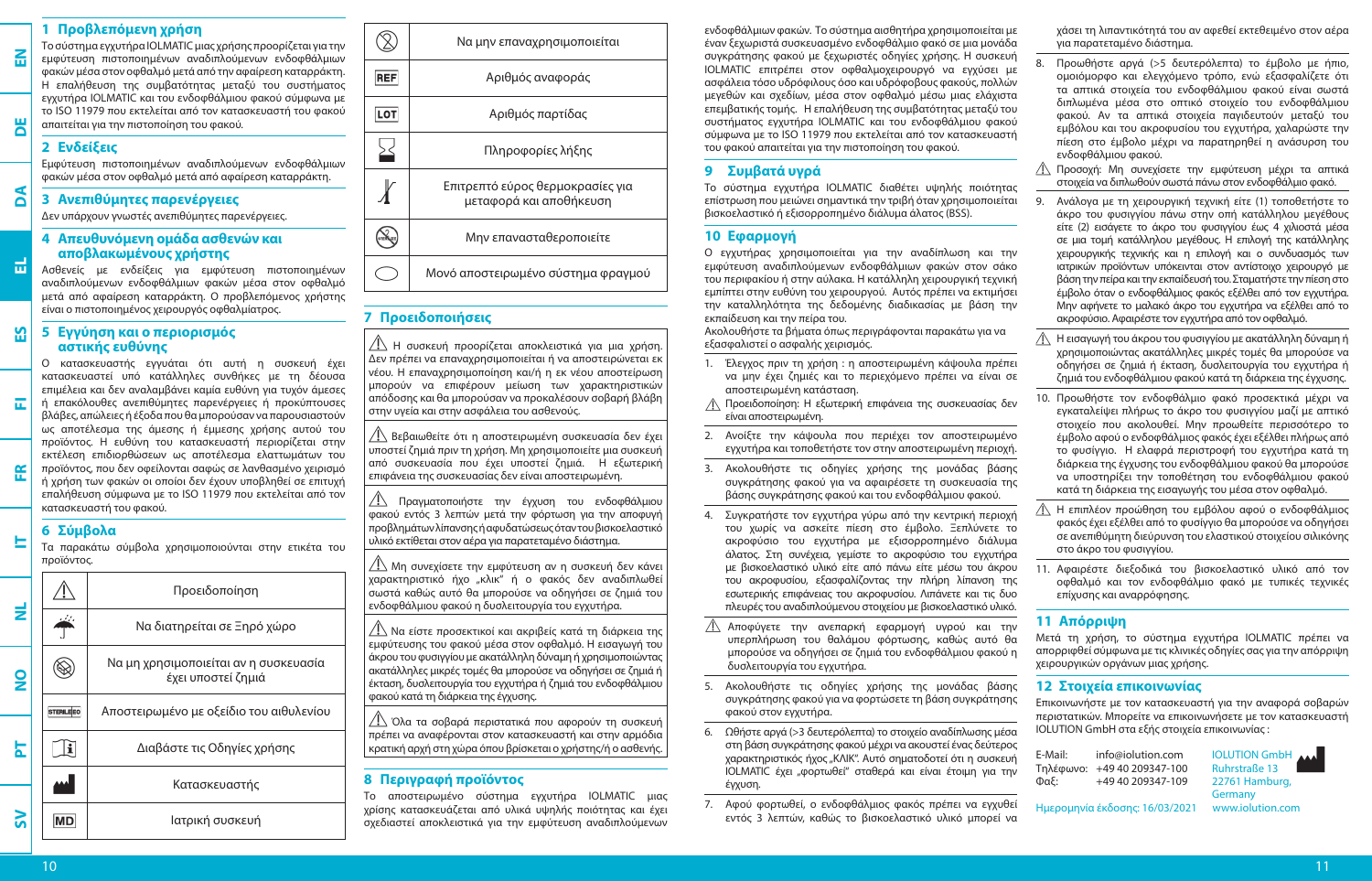#### **1 Uso previsto**

El sistema inyector de un solo uso IOLMATIC está diseñado para implantar una lente intraocular plegable apta en el ojo después de una cirugía de cataratas. Para determinar la aptitud de la lente, su fabricante debe llevar a cabo una validación de compatibilidad entre el sistema inyector IOLMATIC y la lente intraocular de conformidad con la norma ISO 11979.

#### **2 Indicaciones DE**

**EN**

**DA**

**EL**

**ES**

**FI**

Implantación de una lente intraocular plegable apta en el ojo tras una cirugía de cataratas.

#### **3 Efectos secundarios no deseados**

No se conocen efectos secundarios no deseados.

#### **4 Pacientes objetivo y usuarios previstos**

Pacientes indicados para la implantación de una lente intraocular plegable apta en el ojo tras una cirugía de cataratas. Los usuarios previstos son cirujanos oftalmólogos cualificados.

#### **5 Garantía y limitación de responsabilidad**

El fabricante garantiza que este dispositivo se ha fabricado en condiciones adecuadas con el debido esmero y no asume ninguna responsabilidad por ningún efecto secundario no deseado directo o indirecto ni ningún daño, pérdida o coste derivados del uso directo o indirecto del producto. La responsabilidad del fabricante se limita a la realización de reparaciones debidas a defectos del producto que no se hayan originado claramente por una manipulación incorrecta o el uso de lentes que no se hayan sometido a una validación satisfactoria de conformidad con la norma ISO 11979 por parte del fabricante de la lente.

#### **6 Símbolos**

| 뜐             | En la etiqueta del producto se emplean los símbolos siguientes: |                                        |  |
|---------------|-----------------------------------------------------------------|----------------------------------------|--|
|               |                                                                 | Advertencia                            |  |
| E             |                                                                 | Mantener seco                          |  |
|               |                                                                 | No usar si el embalaje está dañado     |  |
| ź             | <b>STERILE EO</b>                                               | Esterilizado mediante óxido de etileno |  |
|               | i                                                               | Leer las instrucciones de uso          |  |
| $\frac{8}{1}$ |                                                                 | Fabricante                             |  |
|               | <b>MD</b>                                                       | Dispositivo médico                     |  |
| 눕             |                                                                 | No reutilizar                          |  |
|               | <b>REF</b>                                                      | Número de referencia                   |  |
| នី            | LOT                                                             | Número de lote                         |  |



#### **7 Advertencias**

j

 $\sqrt{\phantom{a}}\hspace{bmatrix}$  Este dispositivo está pensado para un solo uso, por lo que no se debe reutilizar ni reesterilizar. La reutilización o reesterilización podrían perjudicar el rendimiento del dispositivo y provocar daños graves a la salud y la seguridad del paciente.

 $\sqrt{\! \Lambda \! \Lambda \,}$ Asegurarse de que el envase estéril no esté dañado antes del uso. No usar el dispositivo si el envase está dañado. La parte externa del envase no es estéril.

 $\sqrt{1}$  Invectar la LIO como máximo tres minutos después de cargarla para evitar problemas de lubricación o deshidratación por haberse expuesto el material viscoelástico al aire durante demasiado tiempo.

 $\hat{A}$  Interrumpir la implantación si el dispositivo no hace clic o si la lente no se pliega correctamente, ya que esto podría dañar la LIO o provocar un mal funcionamiento del inyector.

 $\sqrt{\Delta}$ Proceder con cuidado y precisión durante la implantación de la lente en el ojo. La inserción de la punta del cartucho con una fuerza inadecuada o la realización de pequeñas incisiones inapropiadas podrían provocar daños o estiramientos en la herida, un mal funcionamiento del inyector o daños en la LIO durante la inyección.

 $\sqrt{\phantom{a}}\!\!\!\!\phantom{a}$  Todos los incidentes graves relacionados con el dispositivo se deben notificar al fabricante y a las autoridades competentes del país en el que esté domiciliado el usuario o el paciente.

#### **8 Descripción del producto**

El sistema inyector estéril de un solo uso IOLMATIC está fabricado con materiales de gran calidad y se ha diseñado exclusivamente para la implantación de lentes intraoculares (LIO) plegables. El sistema inyector se utiliza con una LIO envasada por separado en una unidad de soporte de la lente con instrucciones de uso aparte. El IOLMATIC permite al cirujano oftalmólogo inyectar lentes —tanto hidrofílicas como hidrofóbicas y de muchos tamaños y diseños— de manera segura en el ojo con una incisión mínimamente invasiva. Para determinar la aptitud de la lente, su fabricante debe llevar a cabo una validación de compatibilidad entre el sistema inyector IOLMATIC y la lente intraocular de conformidad con la norma ISO 11979.

#### **9 Fluidos compatibles**

El sistema inyector IOLMATIC está equipado con un recubrimien-

to altamente eficiente que reduce considerablemente la fricción cuando se usa un material viscoelástico o una solución salina equilibrada (BSS).

#### **10 Aplicación**

El inyector IOLMATIC se emplea para plegar e implantar LIO plegables en el saco capsular o el sulcus. La elección de la técnica quirúrgica adecuada es responsabilidad del cirujano, quien debe evaluar la idoneidad del procedimiento en cuestión con base en su formación y experiencia.

Se deben seguir los pasos siguientes para garantizar una manipulación segura:

- 1. Comprobar antes de usar: el blíster estéril no debe presentar daños y el contenido debe ser estéril.
- Advertencia: La parte externa del envase no es estéril.
- 2. Abrir el blíster que contiene el inyector estéril y colocarlo en el campo estéril.
- 3. Seguir las instrucciones de uso de la unidad de soporte de la lente para desembalar el soporte de la lente y la LIO.
- 4. Sostener el inyector alrededor de la sección media sin ejercer presión en el émbolo. Enjuagar la boquilla del inyector con una solución salina equilibrada. A continuación, llenar la boquilla del inyector con material viscoelástico desde arriba o a través de la punta de la boquilla, asegurándose de que la superficie interior de la boquilla quede completamente lubricada. Lubricar ambos lados del elemento plegable con material viscoelástico.
- $\sqrt{N}$  Es importante aplicar suficiente fluido y no sobrecargar la cámara de carga, ya que, de lo contrario, se podrían producir daños en la LIO o un mal funcionamiento del inyector.
- 5. Seguir las instrucciones de uso de la unidad de soporte de la lente para cargar el soporte de la lente en el inyector.
- 6. Presionar lentamente (>3 segundos) el elemento plegable en la unidad de soporte de la lente hasta que se oiga un segundo clic. Esto indica que el IOLMATIC está cargado de forma segura y listo para la inyección.
- 7. Una vez cargada, la LIO se debe inyectar en un plazo máximo de tres minutos, ya que el material viscoelástico podría perder lubricidad si se expone al aire durante demasiado tiempo.
- 8. Presionar el émbolo lentamente (>5 segundos) de manera suave, uniforme y controlada y, al mismo tiempo, asegurarse de que las hápticas de la LIO estén bien plegadas sobre la zona óptica. Si las hápticas se quedan enganchadas entre el émbolo y la boquilla del inyector, aflojar la presión sobre el émbolo hasta que se observe una retracción de la LIO.
- $\wedge$  Precaución: No continuar con la implantación hasta que las hápticas estén bien plegadas sobre la LIO.

9. En función de la técnica quirúrgica, (1) colocar la punta del cartucho sobre la incisión con la extensión adecuada o (2) insertar la punta del cartucho en una incisión con la extensión adecuada hasta una profundidad de 4 mm. La selección de la técnica quirúrgica apropiada y de la combinación de productos sanitarios es responsabilidad del cirujano correspondiente según su experiencia y formación. Dejar de presionar el émbolo cuando la LIO abandone el inyector. No dejar que la punta suave del inyector salga de la boquilla. Retirar el inyector del ojo.

- $\triangle$  La inserción de la punta del cartucho con una fuerza inadecuada o la realización de pequeñas incisiones inapropiadas podrían provocar daños o estiramientos en la herida, un mal funcionamiento del inyector o daños en la LIO durante la inyección.
- 10. Empujar la LIO con cuidado hasta que haya abandonado la punta del cartucho por completo, incluida la háptica de arrastre. No presionar más el émbolo después de que la LIO haya abandonado el cartucho del todo. Girar el inyector ligeramente durante la inyección de la LIO puede ayudar a colocar la LIO durante la inserción en el ojo.
- $\triangle$  Seguir presionando el émbolo después de que la LIO haya abandonado el cartucho podría provocar una expansión indeseada del amortiguador de silicona en el extremo de la punta del cartucho.
- 11. Retirar todo el material viscoelástico del ojo y la LIO con técnicas de irrigación y aspiración rutinarias.

#### **11 Eliminación**

Después de usarlo, el sistema inyector IOLMATIC se debe desechar de conformidad con las directrices clínicas correspondientes relativas a la eliminación de instrumentos quirúrgicos de un solo uso.

#### **12 Información de contacto**

Póngase en contacto con el fabricante para notificar incidentes graves. La información de contacto del fabricante IOLUTION GmbH es la siguiente:

Correo electrónico: info@iolution.com IOLUTION GmbH<br>Teléfono: +49 40 209347-100 Ruhrstraße 13 +49 40 209347-100 Fax: +49 40 209347-109 22761 Hamburgo,



Fecha de publicación: 16.03.2021

Alemania<br>www.iolution.com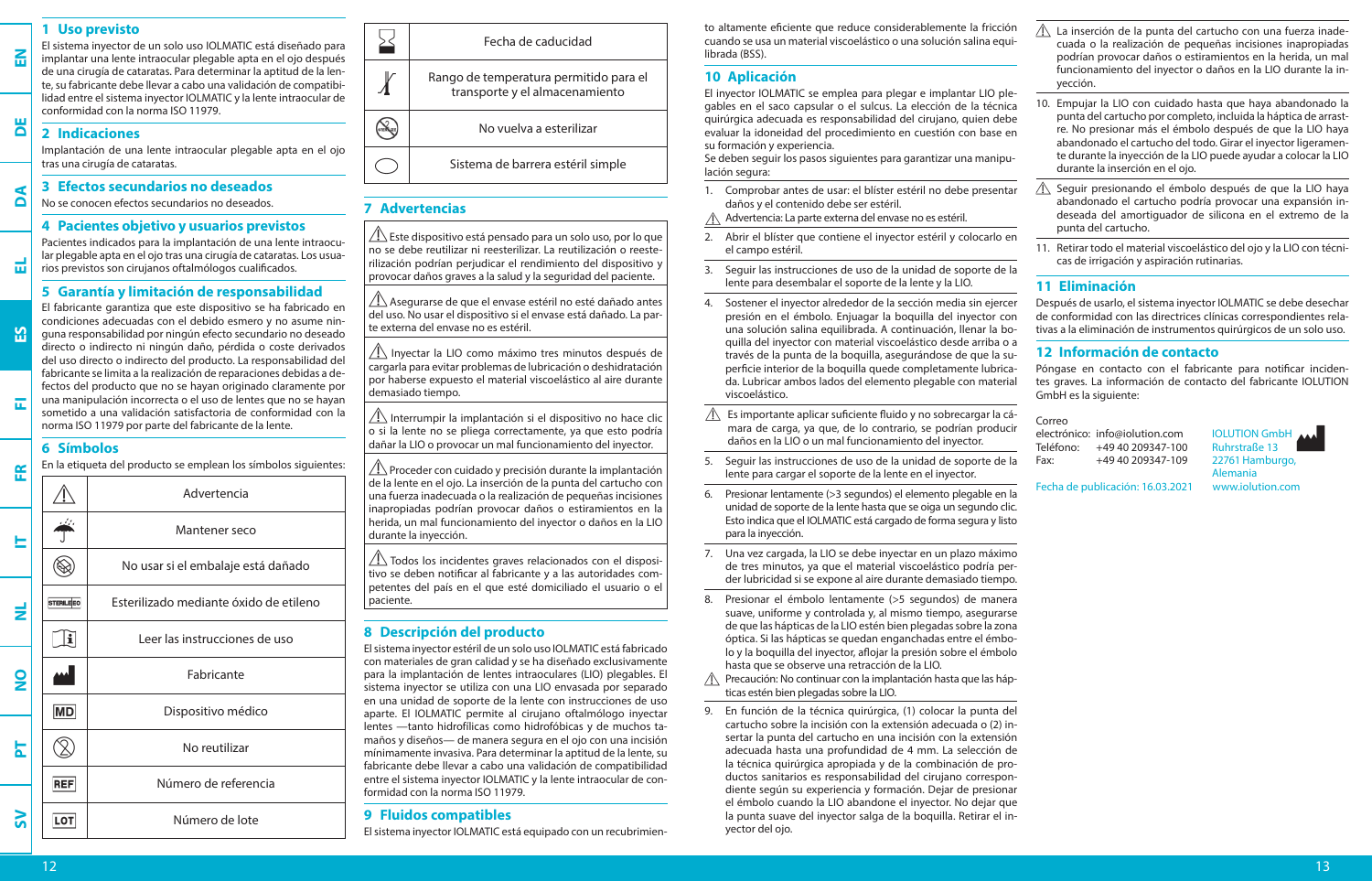## **1 Käyttötarkoitus**

Kertakäyttöinen IOLMATIC-injektorijärjestelmä on tarkoitettu soveltuvien taitettavien intraokulaaristen linssien istuttamiseen silmään kaihin poistamisen jälkeen. Linssin valmistajan tekemä IOLMATIC-injektorijärjestelmän ja intraokulaarisen linssin yhteensopivuuden tarkistaminen standardin ISO 11979 mukaisesti on linssin kelpoisuuden edellytys.

#### **2 Käyttöaiheet DE**

**EN**

**DA**

**EL**

**ES**

**FI**

**FR**

Soveltuvien taitettavien intraokulaaristen linssien istuttaminen silmään kaihin poistamisen jälkeen.

## **3 Haitalliset sivuvaikutukset**

Tiedossa ei ole haitallisia sivuvaikutuksia.

## **4 Kohdepotilasryhmä ja tarkoitettu käyttäjä**

Potilaat, joilla on indikaatio soveltuvien taitettavien intraokulaaristen linssien silmään istuttamiselle kaihin poistamisen jälkeen. Tarkoitettu käyttäjä on pätevä silmäkirurgi.

## **5 Takuu ja vastuunrajoitus**

Valmistaja takaa sen, että tämä laite on valmistettu asianmukaisissa olosuhteissa kohtuullista huolellisuutta noudattaen, eikä ota mitään vastuuta suorista tai välillisistä haitallisista sivuvaikutuksista tai mahdollisista vahingoista, tappioista tai kustannuksista, joita tämän tuotteen suorasta tai epäsuorasta käytöstä saattaa aiheutua. Valmistajan vastuu rajoittuu tuotteen sellaisten puutteiden korjaamiseen, jotka eivät ilmiselvästi ole seurausta virheellisestä käsittelystä tai sellaisten linssien käyttämisestä, joille linssien valmistaja ei ole tehnyt standardin ISO 11979 mukaista onnistunutta validointia.

## **6 Symbolit**

Tuotteen etiketissä käytetään seuraavia symboleita.

|               |                   | Varoitus                                    |
|---------------|-------------------|---------------------------------------------|
| ⊢             |                   | Pidettävä kuivana                           |
|               |                   | Ei saa käyttää, jos pakkaus on vaurioitunut |
| ź             | <b>STERILE EO</b> | Steriloitu etyleenioksidilla                |
|               | i                 | Lue käyttöohjeet                            |
| $\frac{8}{5}$ |                   | Valmistaja                                  |
|               | <b>MD</b>         | Lääketieteellinen laite                     |
| 눕             |                   | Ei saa käyttää uudelleen                    |
|               | <b>REF</b>        | Viitenumero                                 |
| ິລ            | LOT               | Eränumero                                   |

| Viimeinen käyttöpäivä                           |
|-------------------------------------------------|
| Sallittu kuljetus- ja varastointilämpötila-alue |
| Ei saa steriloida uudelleen                     |
| Yksi steriili estojärjestelmä                   |

## **7 Varoitukset**

j

 $\bigwedge$  Tämä laite on tarkoitettu käytettäväksi vain kerran. Sen uudelleenkäyttö tai -sterilointi on kielletty. Uudelleenkäyttö ja/tai -sterilointi voi vaarantaa laitteen toiminnan ja aiheuttaa vakavia haittoja potilaan terveydelle ja turvallisuudelle.

 $\bigwedge$  Varmista ennen käyttöä, että steriili pakkaus ei ole vaurioitunut. Älä käytä laitetta, jonka pakkaus on vaurioitunut. Pakkauksen ulkopuoli ei ole steriili.

 $\hat{\triangle}$  Iniektoi intraokulaarinen linssi 3 minuutin kuluessa sen lataamisen jälkeen viskoelastisen materiaalin liian pitkästä ilmalle altistumisesta johtuvien voiteluongelmien tai dehydraation välttämiseksi.

 $\bigwedge$ Älä jatka istuttamista, jos laite ei "naksahda" tai jos lenssi ei taitu oikein, koska tällöin intraokulaarinen linssi saattaa vaurioitua tai injektori vioittua.

 Ole varovainen ja tarkka istuttaessasi linssiä silmään. Kasetin kärjen työntäminen silmään käyttäen liikaa voimaa tai liian pienten viiltojen tekeminen voi aiheuttaa haavan vaurioitumisen tai venymisen, injektorin toimintavian tai intraokulaarisen linssin vaurioitumisen injektoinnin aikana.

 $\triangle$  Kaikki laitteeseen liittyvät vakavat ongelmatilanteet on ilmoitettava valmistajalle ja käyttäjän ja/tai potilaan sijaintimaan toimivaltaiselle viranomaiselle.

## **8 Tuotekuvaus**

Kertakäyttöinen steriili IOLMATIC-injektorijärjestelmä on valmistettu korkealaatuisista materiaaleista ja suunniteltu yksinomaan taitettavien intraokulaaristen linssien (IOL) istuttamista varten. Injektorijärjestelmää käytetään erilliseen linssisäiliöön pakatun, erillisillä käyttöohjeilla varustetun intraokulaarisen linssin kanssa. IOLMATIC-järjestelmän avulla silmäkirurgi voi injektoida monenkokoisia ja -mallisia hydrofiilisiä ja hydrofobisia linssejä turvallisesti silmään mini-invasiivisen viillon kautta. Linssin valmistajan tekemä IOLMATIC-injektorijärjestelmän ja intraokulaarisen linssin yhteensopivuuden tarkistaminen standardin ISO 11979 mukaisesti on linssin kelpoisuuden edellytys.

## **9 Yhteensopivat nesteet**

IOLMATIC-injektorijärjestelmässä on erittäin tehokas pinnoite, joka vähentää kitkaa huomattavasti käytettäessä viskoelastista materiaalia tai balansoitua suolaliuosta (BSS).

## **10 Käyttö**

IOLMATIC-injektoria käytetään taitettavien intraokulaaristen linssien taittamiseen ja istuttamiseen kapselipussiin tai sulkukseen. Käytettävän leikkaustekniikan valinta on kirurgin vastuulla. Hänen on arvioitava tietyn toimenpiteen soveltuvuus koulutuksensa ja kokemuksensa pohjalta.

Varmista turvallinen käsittely noudattamalla seuraavia ohjeita.

- 1. Tarkista ennen käyttöä: steriilin kuplapakkauksen on oltava ehjä ja sen sisällön on oltava steriiliä.
- Varoitus: Pakkauksen ulkopuoli ei ole steriili.
- 2. Avaa steriilin injektorin sisältävä kuplapakkaus ja laita se steriiliin kenttään.
- 3. Ota linssisäiliö ja intraokulaarinen linssi (IOL) pakkauksesta noudattaen linssisäiliön käyttöohjeita.
- 4. Pidä injektorista kiinni sen keskikohdasta kohdistamatta mäntään painetta. Huuhtele injektorin suutin balansoidulla suolaliuoksella. Täytä injektorin suutin seuraavaksi viskoelastisella materiaalilla joko ylhäältäpäin tai suuttimen kärjen läpi varmistaaksesi suuttimen sisäpinnan täydellisen voitelun. Voitele taitto-osan molemmat puolet viskoelastisella materiaalilla.
- $\sqrt{\!\!\int\!\!\!\int}$  Vältä nesteen liian vähäistä käyttöä tai latauskammion ylitäyttöä, koska tällöin intraokulaarinen linssi saattaa vaurioitua tai injektoriin tulla toimintavika.
- 5. Lataa linssisäiliö injektoriin noudattamalla linssisäiliön ohjeita.
- 6. Paina taitto-osaa hitaasti (> 3 sekuntia) linssisäiliöön, kunnes kuulet toisen naksahduksen. Tämä on merkki siitä, että IOLMATIC on "ladattu" ja valmis injektointia varten.
- 7. Ladattu intraokulaarinen linssi (IOL) on injektoitava 3 minuutin sisällä, koska viskoelastinen materiaali saattaa menettää voitelukykyään, jos sen annetaan altistua ilmalle liian kauan.
- 8. Paina mäntää hitaasti (> 5 sekuntia) varovasti, tasaisesti ja hallitusti varmistaen samalla sen, että IOL:n haptiikat taittuvat oikein linssin optisen alueen päälle. Jos haptiikat jäävät puristuksiin männän ja injektorin suuttimen väliin, hellitä painetta männässä, kunnes havaitset IOL:n vetäytyvän takaisin sisäänpäin.
- $\triangle$  Huomaa: Älä jatka istuttamista, ennen kuin haptiikat ovat taittuneet oikein IOL:n päälle.
- 9. Valitse jompikumpi toimintatapa leikkaustekniikasta riippuen: (1) aseta kasetin kärki sopivan kokoiselle viillolle tai (2) työnnä kasetin kärki enintään 4 mm:n verran sopivan kokoiseen viiltoon. Tarkoituksenmukaisen leikkaustekniikan valinta sekä lääketieteellisten tuotteiden valinta ja yhdistely ovat toimenpiteen tekevän kirurgin vastuulla tämän kokemuksen ja koulutuksen pohjalta Lopeta männän painaminen IOL:n poistuessa injektorista. Älä anna injektorin pehmeän kärjen tulla ulos suuttimesta. Vedä injektori pois silmästä.
- ⚠ Kasetin kärjen työntäminen silmään käyttäen liikaa voimaa tai liian pienten viiltojen tekeminen voi aiheuttaa haavan vaurioitumisen tai venymisen, injektorin toimintavian tai intraokulaarisen linssin vaurioitumisen injektoinnin aikana.
- 10. Työnnä IOL:ää varovasti eteenpäin, kunnes se on tullut kokonaisuudessaan, jälkimmäinen haptiikka mukaan lukien, ulos

kasetin kärjestä. Älä paina mäntää enää pidemmälle IOL:n tultua kokonaisuudessaan ulos kasetista. Injektorin vähäinen pyörittäminen IOL:n injektoinnin aikana voi edistää IOL:n sijoittumista paikalleen istutettaessa sitä silmään.

- $\triangle$  Jos mäntää painetaan edelleen pidemmälle IOL:n tultua ulos kasetista, silikonityyny kasetin kärjen päässä saattaa laajeta haitallisesti.
- 11. Poista viskoelastinen materiaali perusteellisesti silmästä ja IOL:stä vakiohuuhtelu- ja aspiraatiotekniikoita käyttäen.

## **11 Hävittäminen**

Käytön jälkeen IOLMATIC-injektorijärjestelmä on hävitettävä kertakäyttöisten leikkausinstrumenttien hävittämistä koskevien kliinisten ohjeiden mukaan.

## **12 Yhteystiedot**

Julkaisupäivä: 16.03.2021

Ilmoita vakavat ongelmatapaukset valmistajalle. Voit ottaa yhteyttä valmistajaan IOLUTION GmbH jollakin seuraavista tavoista:

Sähköposti: info@iolution.com IOLUTION GmbH<br>Puhelin: +49 40 209347-100 Ruhrstraße 13 +49 40 209347-100 Faksi: +49 40 209347-109 22761 Hamburg,

Saksa<br>www.iolution.com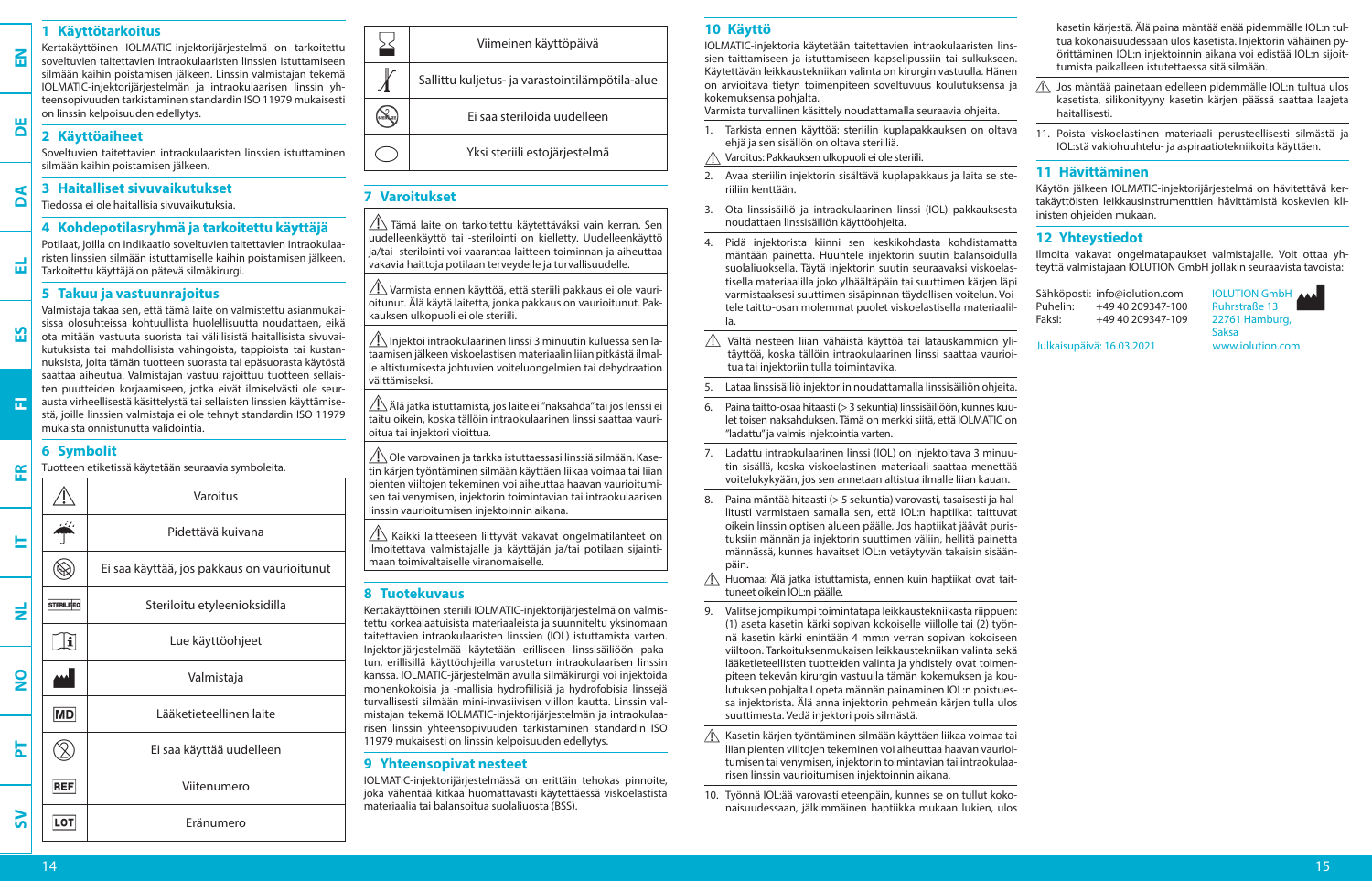# **ES FI FR**  $\Box$

**EN**

**DE**

**DA**

**EL**

**SV**

Avertissement Protéger de l'humidité endommagé Stérilisé à l'oxyde d'éthylène Lire le mode d'emploi Fabricant Dispositif médical Ne pas réutiliser **IT**  $\overline{\mathbf{z}}$ **NO PT**

#### **1 Utilisation prévue** Le système d'injection IOLMATIC à usage unique est destiné à être utilisé pour l'implantation de lentilles intraoculaires pliables qualifiées dans l'œil après l'extraction de cataracte. La validation de la compatibilité entre le système d'injection IOLMATIC et la lentille intraoculaire selon la norme ISO 11979, effectuée par le fabricant de la lentille, est nécessaire pour la qualification de la lentille. **2 Indications**

Implantation de lentilles intraoculaires pliables qualifiées dans l'œil après l'extraction de cataracte.

## **3 Effets secondaires indésirables**

Aucun effet secondaire indésirable connu.

#### **4 Groupe cible de patients et utilisateurs visés**

Patients pour lesquels l'implantation de lentilles intraoculaires pliables qualifiées dans l'œil est indiquée après l'extraction de cataracte. Les utilisateurs visés sont les chirurgiens ophtalmologistes qualifiés.

## **5 Garantie et limitation de responsabilité**

Le fabricant garantit que ce dispositif a été produit dans des conditions appropriées et avec un soin raisonnable, et n'assume aucune responsabilité pour tout effet secondaire indésirable direct ou indirect ou pour les dommages, pertes ou coûts qui pourraient résulter de l'utilisation directe ou indirecte de ce produit. La responsabilité du fabricant est limitée à l'exécution des réparations liées aux défauts du produit, qui ne sont manifestement pas le résultat d'une manipulation ou d'une utilisation incorrecte des lentilles qui n'ont pas fait l'objet d'une certification conforme à la norme ISO 11979 effectuée par le fabricant de la lentille.

#### **6 Symboles**

Les symboles suivants sont utilisés sur l'étiquette du produit.

|                   | Avertissement                                   |
|-------------------|-------------------------------------------------|
|                   | Protéger de l'humidité                          |
|                   | Ne pas utiliser si l'emballage est<br>endommagé |
| <b>STERILE EO</b> | Stérilisé à l'oxyde d'éthylène                  |
|                   | Lire le mode d'emploi                           |
|                   | Fabricant                                       |
| MD                | Dispositif médical                              |
|                   | Ne pas réutiliser                               |
|                   |                                                 |



#### **7 Avertissements**

j

 $\triangle$  Ce dispositif est destiné à un usage unique. Il ne doit pas être réutilisé ou restérilisé. Toute réutilisation et/ou restérilisation peut compromettre les performances du dispositif et pourrait nuire gravement à la santé et à la sécurité du patient.

 Veiller à ce que l'emballage stérile ne soit pas endommagé avant l'utilisation. Ne pas utiliser un dispositif dont l'emballage est endommagé. Le côté extérieur de l'emballage n'est pas stérile.

 $\triangle$  Injecter les lentilles intraoculaires dans les 3 minutes suivant la charge pour éviter les problèmes de lubrification ou la déshydratation lorsque le viscoélastique est exposé trop longtemps à l'air.

 $\bigwedge\hspace{-0.15cm}\bigwedge\hspace{-0.15cm}\mathbb{N}$  Ne pas poursuivre l'implantation si le dispositif ne « clique » pas ou si la lentille ne se plie pas correctement, car cela pourrait entraîner un endommagement des lentilles intraoculaires ou un dysfonctionnement de l'injecteur.

 $\langle \hat{P} \rangle$  Faire preuve de prudence et de précision lors de l'implantation de la lentille dans l'œil. L'insertion de l'extrémité de la cartouche avec une force inappropriée ou la pratique de petites incisions inappropriées pourrait entraîner des lésions ou un étirement de la plaie, un dysfonctionnement de l'injecteur ou un endommagement des lentilles intraoculaires pendant l'injection.

 $\bigwedge$  Tout incident grave lié au dispositif doit être signalé au fabricant et à l'autorité compétente du pays dans lequel se trouve l'utilisateur et/ou le patient.

## **8 Description du produit**

Le système d'injection stérile à usage unique IOLMATIC est fabriqué à partir de matériaux de haute qualité et a été conçu exclusivement pour l'implantation de lentilles intraoculaires (LIO) pliables. Le système d'injection est utilisé avec une LIO emballée séparément dans un porte-lentille avec un mode d'emploi séparé. L'IOLMATIC permet au chirurgien ophtalmologiste d'injecter en toute sécurité dans l'œil des lentilles hydrophiles et hydrophobes, de tailles et de conceptions diverses, par une incision peu invasive. La validation de la compatibilité entre le système d'injection IOLMATIC et la lentille intraoculaire selon la norme ISO 11979, effectuée par le fabricant de la lentille, est nécessaire pour la qualification de la lentille.

## **9 Fluides compatibles**

Le système d'injection IOLMATIC est équipé d'un revêtement très efficace qui réduit considérablement la friction lors de l'utilisation de viscoélastique ou de solution saline équilibrée (BSS).

## **10 Application**

L'injecteur IOLMATIC est utilisé pour plier et implanter des LIO pliables dans le sac capsulaire ou le sillon. La technique chirurgicale appropriée relève de la responsabilité du chirurgien. Il ou elle doit évaluer l'adéquation de la procédure donnée en fonction de sa formation et de son expérience.

Suivre les étapes décrites ci-dessous pour garantir une manipulation sûre.

- 1. Contrôle avant utilisation : le blister stérile doit être intact et le contenu doit être en état stérile.
- Avertissement : le côté extérieur de l'emballage n'est pas stérile.
- 2. Ouvrir le blister contenant l'injecteur stérile et le placer dans le champ stérile.
- 3. Suivre les instructions d'utilisation de l'unité porte-lentille pour déballer le porte-lentille et la lentille intraoculaire.
- 4. Tenir l'injecteur autour de sa section médiane sans exercer de pression sur le piston. Rincer la buse de l'injecteur avec de la solution saline équilibrée. Ensuite, remplir la buse de l'injecteur avec un matériau viscoélastique, soit par le haut, soit par l'extrémité de la buse, en veillant à la lubrification complète de la surface intérieure de la buse. Lubrifier les deux côtés de l'élément de pliage avec du viscoélastique.
- Éviter une application insuffisante de fluide ou un remplissa- $\mathbb{A}$ ge excessif de la chambre de chargement, car cela pourrait endommager la lentille intraoculaire ou entraîner un dysfonctionnement de l'injecteur.
- 5. Suivre les instructions d'utilisation de l'unité porte-lentille pour charger le porte-lentille sur l'injecteur.
- 6. Enfoncer lentement (>3 secondes) l'élément pliant dans le porte-lentille jusqu'à ce qu'un deuxième « CLIC » se fasse entendre. Cela indique que le dispositif IOLMATIC est bien « chargé » et prêt à être injecté.
- 7. Une fois chargée, la lentille intraoculaire doit être injectée dans les 3 minutes, car le viscoélastique peut perdre son pouvoir lubrifiant s'il reste trop longtemps en contact avec l'air.
- 8. Avancer lentement (>5 secondes) le piston de manière douce, régulière et contrôlée, tout en veillant à ce que les haptiques de la lentille soient correctement repliées sur l'optique de la lentille. Si les haptiques sont coincées entre le piston et la buse de l'injecteur, relâcher la pression sur le piston jusqu'à ce que la rétraction de la lentille intraoculaire soit observée.
- $\triangle$  Attention : ne pas poursuivre l'implantation tant que les haptiques ne sont pas correctement repliées sur la lentille intraoculaire.
- 9. En fonction de la technique chirurgicale, soit (1) positionner l'extrémité de la cartouche sur l'incision de taille appropriée, soit (2) insérer l'extrémité de la cartouche jusqu'à 4 mm dans

une incision de taille appropriée. Le choix de la technique chirurgicale appropriée ainsi que la sélection et la combinaison des produits médicaux sont soumis à l'appréciation du chirurgien respectif, sur la base de son expérience et de sa formation. Cesser toute pression sur le piston dès que la lentille intraoculaire sort de l'injecteur. Ne pas laisser l'extrémité souple de l'injecteur sortir de la buse. Retirer l'injecteur de l'œil.

- L'insertion de l'extrémité de la cartouche avec une force inappropriée ou la pratique de petites incisions inappropriées pourrait entraîner des lésions ou un étirement de la plaie, un dysfonctionnement de l'injecteur ou un endommagement des lentilles intraoculaires pendant l'injection.
- 10. Faire avancer la lentille intraoculaire avec précaution jusqu'à ce qu'elle dépasse complètement l'extrémité de la cartouche, y compris l'haptique arrière. Ne pas avancer davantage le piston après que la lentille intraoculaire soit complètement sortie de la cartouche. Une légère rotation de l'injecteur pendant l'injection de la lentille intraoculaire peut faciliter le positionnement de la lentille lors de l'insertion dans l'œil.
- $\triangle$  Un avancement supplémentaire du piston après que la lentille intraoculaire soit sortie de la cartouche pourrait entraîner une expansion indésirable du coussin de silicone à l'extrémité de la cartouche.
- 11. Enlever minutieusement le matériau viscoélastique de l'œil et de la lentille intraoculaire à l'aide des techniques d'irrigation et d'aspiration standard.

## **11 Élimination**

Après utilisation, le système d'injection IOLMATIC doit être éliminé conformément à vos directives cliniques concernant l'élimination des instruments chirurgicaux à usage unique.

### **12 Informations de contact**

Merci de vous adresser au fabricant pour signaler tout incident grave. Le fabricant IOLUTION GmbH peut être contacté aux coordonnées suivantes:

#### Adresse

électronique: info@iolution.com IOLUTION GmbH Numéro de Ruhrstraße 13<br>
téléphone : +49 40 209347-100 22761 Hambou teléphone 1209347-100 22761 Hambourg,<br>+49 40 209347-109 Allemagne Fax: +49 40 209347-109

www.iolution.com

Date d'émission : 16/03/2021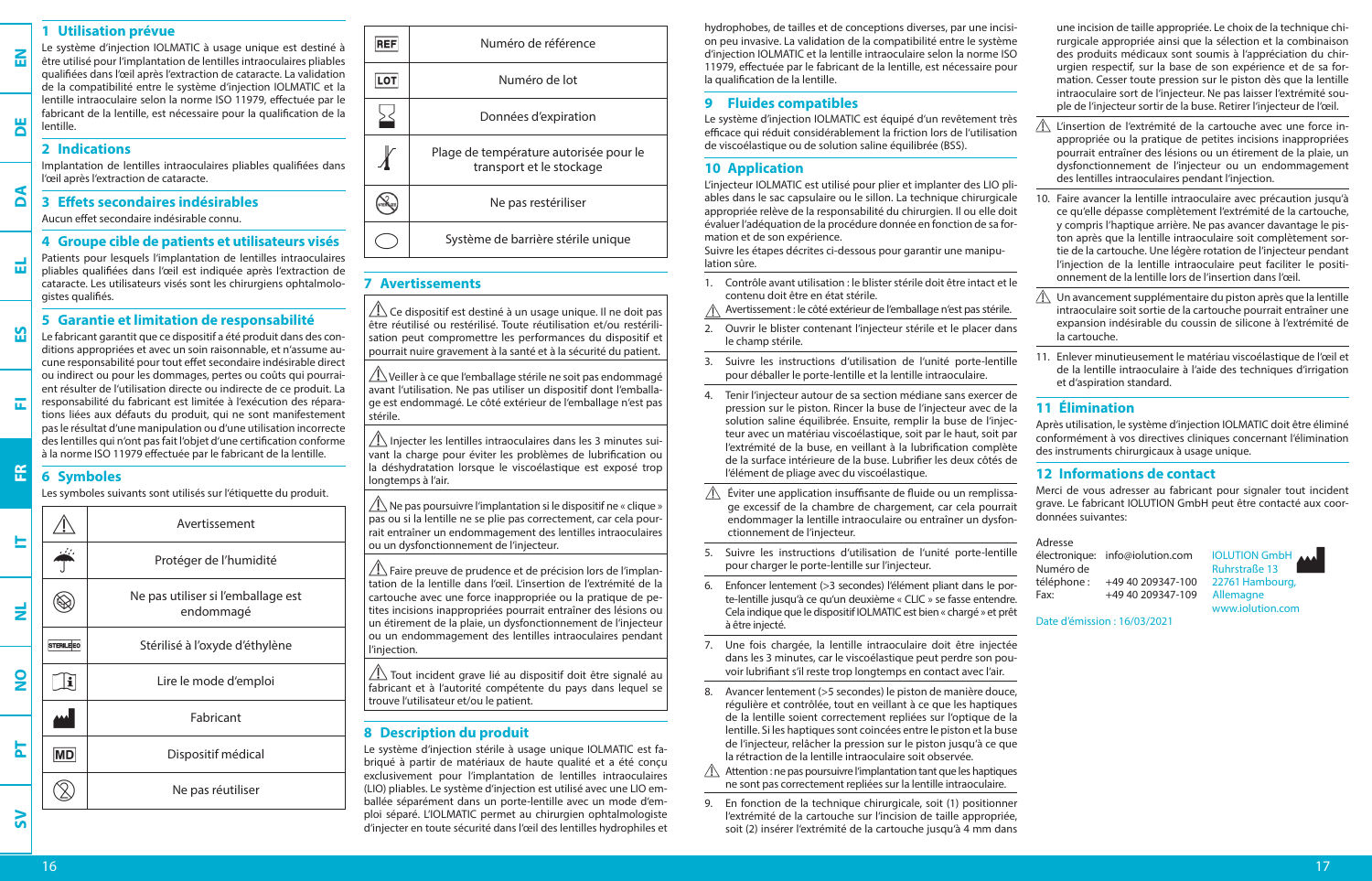## **1 Destinazione d'uso**

Il sistema d'iniezione monouso IOLMATIC è destinato per l'impianto nell'occhio di lenti intraoculari pieghevoli qualificate, in seguito alla rimozione della cataratta. Per la qualificazione delle lenti è richiesta la convalida della compatibilità tra il sistema d'iniezione IOLMATIC e la lente intraoculare conforme alla norma ISO 11979 effettuata dal produttore delle lenti.

#### **2 Indicazioni DE**

**EN**

**DA**

**EL**

**ES**

**FI**

Impianto nell'occhio di lenti intraoculari pieghevoli qualificate, in seguito alla rimozione della cataratta.

#### **3 Effetti collaterali indesiderati**

Non si è a conoscenza di effetti collaterali indesiderati.

#### **4 Gruppo target di pazienti e utilizzatore previsto**

Pazienti indicati per l'impianto nell'occhio di lenti intraoculari pieghevoli qualificate, in seguito alla rimozione della cataratta. L'utilizzatore previsto è un chirurgo oftalmico qualificato.

#### **5 Garanzia e limitazione della responsabilità**

Il produttore garantisce che questo dispositivo è stato prodotto in condizioni adeguate e con ragionevole cura, e non si assume alcuna responsabilità per eventuali effetti collaterali indesiderati diretti o indiretti o per danni, perdite o costi che possono derivare dall'uso diretto o indiretto di questo prodotto. La responsabilità del produttore è limitata allo svolgimento di riparazioni risultanti da difetti del prodotto, che non sono chiaramente il risultato di una manipolazione o dall'uso di lenti che non sono state sottoposte a una procedura di qualifica secondo la norma ISO 11979 eseguita dal produttore delle lenti.

#### **6 Simboli FR**

I seguenti simboli vengono riportati nell'etichetta del prodotto.





## **7 Avvertenza**

 $\hat{\triangle}$  Il dispositivo è esclusivamente monouso. Non deve essere riutilizzato o risterilizzato. Il riutilizzo e/o la risterilizzazione possono compromettere le prestazioni del dispositivo e determinare danni considerevoli alla salute e alla sicurezza del paziente.

 $\hat{\triangle}$  Assicurarsi prima dell'uso che l'imballaggio sterile non sia danneggiato. Non utilizzare il dispositivo se l'imballaggio è danneggiato. L'esterno dell'imballaggio non è sterile.

 $\bigwedge$  Al fine di prevenire problemi di lubrificazione o disidratazione, dovuti alla prolungata esposizione all'aria del viscoelastico, iniettare le lenti intraoculari entro 3 minuti dall'operazione di caricamento.

 $\sqrt{!}$  Non proseguire con l'impianto, se il dispositivo non emette un chiaro "clic" o la lente non si piega correttamente, poiché ciò può causare il danneggiamento delle lenti intraoculari o il malfunzionamento dell'iniettore.

 $\hat{\mathbb{A}}$  Agire con attenzione e precisione durante l'inserimento della lente nell'occhio. Se la punta della cartuccia viene inserita con una forza non idonea o se viene effettuata un'incisione troppo sottile, si può determinare la lesione o l'ampliamento della ferita, il malfunzionamento dell'iniettore o il danneggiamento delle lenti intraoculari durante l'iniezione.

 Tutti gli incidenti rilevanti che occorrono con il presente dispositivo devono essere comunicati al produttore e alle autorità competenti nel Paese in cui l'utente e/o il paziente risiede/risiedono.

### **8 Descrizione del prodotto**

Il sistema d'iniezione sterile monouso IOLMATIC è composto da materiali di alta qualità ed è stato progettato esclusivamente per l'impianto di lenti intraoculari pieghevoli. Il sistema d'iniezione viene impiegato con una lente intraoculare imballata separatamente in un'unità portalenti dotata di istruzioni per l'uso separate. IOLMATIC consente al chirurgo oftalmico di iniettare in tutta sicurezza nell'occhio lenti sia idrofile sia idrofobiche, di dimensioni e modelli diversi, effettuando un'incisione ad invasione minima. Per la qualificazione delle lenti è richiesta la convalida della compatibilità tra il sistema d'iniezione IOLMATIC e la

lente intraoculare conforme alla norma ISO 11979 effettuata dal produttore delle lenti.

## **9 Liquidi compatibili**

Il sistema d'iniezione IOLMATIC è dotato di un rivestimento ad elevata efficienza che riduce significativamente la frizione con il viscoelastico o la soluzione salina bilanciata (BSS).

## **10 Applicazione**

L'iniettore IOLMATIC viene adoperato per piegare e impiantare lenti intraoculari pieghevoli nel sacco capsulare o nel sulcus. È responsabilità del chirurgo scegliere la tecnica chirurgica appropriata. È compito suo accertare la compatibilità della procedura, secondo la propria formazione ed esperienza.

Seguire i passi seguenti per assicurare un corretto svolgimento delle operazioni.

- 1. Verificare prima dell'uso: il blister sterile non deve essere danneggiato e il contenuto deve essere in condizione sterile.
- Avvertenza: L'esterno dell'imballaggio non è sterile.
- 2. Aprire il blister contenente l'iniettore sterile e posizionarlo nel campo sterile.
- 3. Seguire le istruzioni dell'unità portalenti per disimballare il portalenti e la lente intraoculare.
- 4. Tenere l'iniettore per la sezione centrale senza esercitare pressione sullo stantuffo. Sciacquare l'ugello dell'iniettore con la soluzione salina bilanciata. Riempire poi l'ugello dell'iniettore con materiale viscoelastico da sopra o attraverso la punta dell'ugello, assicurandosi che la superficie interna dell'ugello sia completamente lubrificata. Lubrificare ambo i lati dell'elemento pieghevole con viscoelastico.
- ⚠ Evitare un'applicazione insufficiente di fluido o il sovraccarico della camera di carico, poiché ciò potrebbe danneggiare la lente intraoculare o causare il malfunzionamento dell'iniettore.
- 5. Seguire le istruzioni dell'unità portalenti per innestare il portalenti sull'iniettore.
- 6. Spingere lentamente (> 3 secondi) l'elemento pieghevole nel portalenti fino a quando non si sente un secondo "CLIC". Questo segnala che IOLMATIC è stato "caricato" correttamente ed è pronto per effettuare l'iniezione.
- 7. La lente intraoculare deve essere iniettata entro 3 minuti dal caricamento, poiché il viscoelastico potrebbe perdere la sua capacità lubrificante se esposto per troppo all'aria.
- 8. Spingere lentamente (>5 secondi) verso l'interno lo stantuffo, proseguendo in modo delicato e costante, mentre ci si assicura che il bordo aderente delle lenti intraoculari sia correttamente piegato sull'ottica delle lenti intraoculari. Se il bordo aderente rimane incastrato tra lo stantuffo e l'ugello dell'iniettore, rilasciare la pressione sullo stantuffo fino a quando non si nota una ritrazione della lente intraoculare.
- $\triangle$  Attenzione: non proseguire con l'impianto fino a quando il bordo aderente non è correttamente piegato sulla lente intraoculare.
- 9. In funzione della tecnica chirurgica, (1) posizionare la punta della cartuccia sull'incisione sufficientemente larga o (2) inserire la punta della cartuccia fino a 4 mm nell'incisione sufficientemente larga. La scelta della tecnica chirurgica appropriata e la selezione e la combinazione dei dispositivi medici è a discrezione del rispettivo chirurgo, sulla base dell'esperienza e de-

lla formazione. Dopo che la lente intraoculare fuoriesce dall'iniettore, non esercitare più pressione sullo stantuffo. Non fare fuoriuscire la punta morbida dell'iniettore dall'ugello. Ritirare l'iniettore dall'occhio.

- $\triangle$  Se la punta della cartuccia viene inserita con una forza non idonea o se viene effettuata un'incisione troppo sottile, ciò potrebbe determinare la lesione o l'ampliamento della ferita, il malfunzionamento dell'iniettore o il danneggiamento delle lenti intraoculari durante l'iniezione.
- 10. Avanzare la lente intraoculare con attenzione fino a quando non è completamente fuoriuscita dalla punta della cartuccia, incluso il bordo aderente. Dopo che la lente intraoculare è fuoriuscita dalla cartuccia non spingere ulteriormente lo stantuffo. Una lieve rotazione dell'iniettore può favorire il posizionamento delle lenti intraoculari durante l'inserimento nell'occhio.
- $\triangle$  Il proseguimento della pressione sullo stantuffo, anche dopo la fuoriuscita delle lenti intraoculari, può causare la fuoriuscita dello spessore di silicone dalla punta della cartuccia.
- 11. Rimuovere accuratamente il materiale viscoelastico dall'occhio e le lenti intraoculari mediante tecniche di irrigazione e aspirazione standard.

#### **11 Smaltimento**

Il sistema d'iniezione IOLMATIC deve essere smaltito dopo l'uso secondo le direttive sullo smaltimento degli strumenti chirurgici monouso della struttura ospedaliera di appartenenza.

### **12 Informazioni di contatto**

Si prega di contattare il produttore per segnalare incidenti gravi. Il produttore IOLUTION GmbH può essere contattato alle informazioni di contatto di cui sotto:

E-Mail: info@iolution.com IOLUTION GmbH<br>Telefono: +49 40 209347-100 Ruhrstraße 13 +49 40 209347-100 Fax: +49 40 209347-109 D-22761 Amburgo,

**Germany** 

Data di pubblicazione: 16/03/2021 www.iolution.com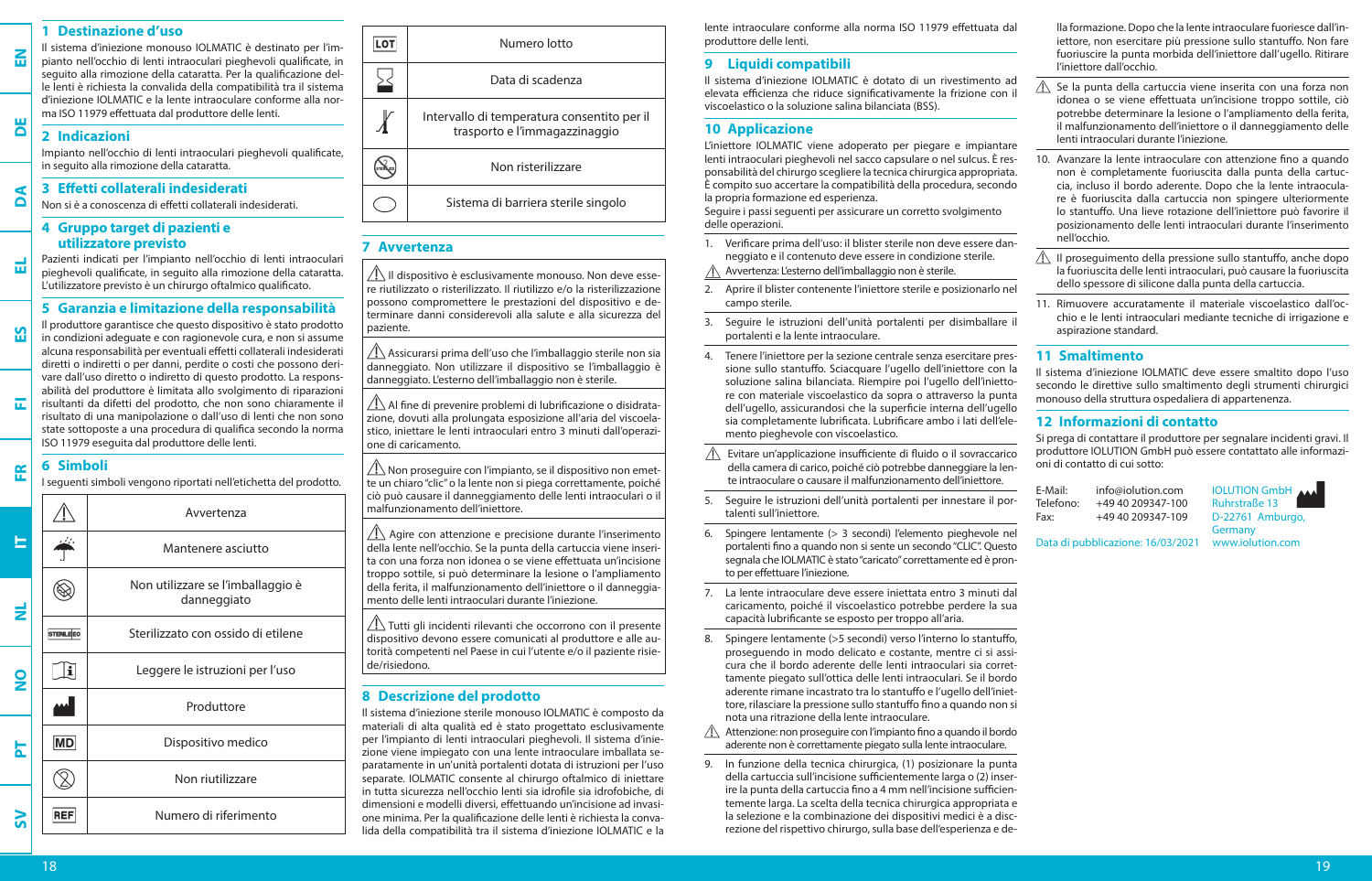## **EN**

**DA**

**EL**

**ES**

**FI**

lenzen in het oog na een staaroperatie. Een validering van de

compatibiliteit tussen het injectiesysteem IOLMATIC en de intra-oculaire lens conform ISO 11979 uitgevoerd door de lensfabrikant is vereist als bewijs van geschiktheid van de lens.

**2 Indicaties DE**

> Implantatie van geschikte opvouwbare intra-oculaire lenzen in het oog na een staaroperatie.

> voor de implantatie van geschikte, opvouwbare intra-oculaire

## **3 Ongewenste bijwerkingen**

Er zijn geen ongewenste bijwerkingen bekend.

### **4 Patiëntdoelgroep en beoogde gebruiker**

Patiënten die zijn geïndiceerd voor de implantatie van geschikte, opvouwbare intra-oculaire lenzen in het oog na een staaroperatie. De beoogde gebruiker is de gekwalificeerde oogchirurg.

#### **5 Garantie en beperking van aansprakelijkheid**

De fabrikant garandeert dat dit product werd geproduceerd onder geschikte omstandigheden en met redelijke zorg, en accepteert geen enkele aansprakelijkheid voor enige rechtstreekse of bijkomende ongewenste bijwerkingen of schade, verlies of kosten die voortvloeien uit het directe of indirecte gebruik van dit product. De aansprakelijkheid van de fabrikant is beperkt tot de uitvoering van reparaties als gevolg van productdefecten, die duidelijk niet voortvloeien uit een onjuist gebruik of de inzet van lenzen die geen succesvolle validering door de lensfabrikant conform ISO 11979 hebben doorlopen.

#### **6 Symbolen FR**

De volgende symbolen staan op het productetiket.

| Droog houden<br>Niet gebruiken ingeval van een<br>beschadigde verpakking<br>ž<br>Gesteriliseerd met ethyleenoxide<br><b>STERILE EO</b><br>Lees de gebruikshandleiding door<br>i<br>Fabrikant<br>Medisch apparaat<br>MD<br>Niet hergebruiken<br>Referentienummer<br><b>REF</b> |              | Waarschuwing |
|-------------------------------------------------------------------------------------------------------------------------------------------------------------------------------------------------------------------------------------------------------------------------------|--------------|--------------|
|                                                                                                                                                                                                                                                                               | ⊨            |              |
|                                                                                                                                                                                                                                                                               |              |              |
|                                                                                                                                                                                                                                                                               |              |              |
|                                                                                                                                                                                                                                                                               | $\mathbf{S}$ |              |
|                                                                                                                                                                                                                                                                               |              |              |
|                                                                                                                                                                                                                                                                               | 눕            |              |
|                                                                                                                                                                                                                                                                               |              |              |
|                                                                                                                                                                                                                                                                               |              |              |



## **7 Waarschuwingen**

j

 $\bigwedge$  Het product is uitsluitend bedoeld voor eenmalig gebruik. Het product mag niet worden hergebruikt of opnieuw worden gesteriliseerd. Door hergebruik en/of hersterilisatie kunnen de prestaties van het product worden belemmerd en hierdoor kan ernstige schade worden toegebracht aan de gezondheid en veiligheid van de patiënt.

 $\sqrt{!}$  Controleer voor gebruik of de steriele verpakking niet beschadigd is. Gebruik nooit een product uit een beschadigde verpakking. De buitenverpakking is niet steriel.

 $\hat{\triangle}$  Injecteer de IOL binnen 3 minuten na het laden om opdrogen of dehydratie te voorkomen als het viscoelasticum te lang wordt blootgesteld aan de lucht.

 $\sqrt{!}$  Zet de implantatie niet voort als het product geen "klik"-geluid afgeeft of als de lens niet correct kan worden opgevouwen aangezien dit kan resulteren in een beschadigde IOL of een defect van het injectiesysteem.

 $\triangle$  Ga tijdens de implantatie van de lens in het oog voorzichtig en nauwkeurig te werk. Wanneer de cartridgetip met excessieve kracht wordt ingebracht of als de incisie niet groot genoeg is, kan dit tot een beschadiging of oprekken van de wond leiden, tot een storing van het injectiesysteem of een beschadiging van de IOL tijdens de injectie.

 $\overline{\Delta}$  Als uw product betrokken is geweest bij een ernstig incident, moet dit worden gerapporteerd aan de fabrikant en de verantwoordelijke instantie van het land waar de gebruiker en/of patiënt zijn gevestigd.

## **8 Productomschrijving**

Het steriele injectiesysteem IOLMATIC voor eenmalig gebruik is gemaakt van hoogwaardige materialen en werd specifiek ontworpen voor de implantatie van opvouwbare, intra-oculaire lenzen (IOL). Het injectiesysteem wordt gebruikt met een apart verpakte IOL in een lenshouder met aparte gebruiksinstructies. Met behulp van de IOLMATIC kan de oogchirurg zowel hydrofiele en hydrofobe lenzen van uiteenlopende formaten en ontwerpen veilig via een minimale invasieve incisie in het oog injecteren. Een validering van de compatibiliteit tussen het injectiesysteem IOLMATIC en de intra-oculaire lens conform ISO 11979 uitgevoerd door de lensfabrikant is vereist als bewijs van geschiktheid van de lens.

## **9 Geschikte vloeistoffen**

Het injectiesysteem IOLMATIC is voorzien van een zeer efficiënte coating die de frictie aanzienlijk verlaagd als er een viscoelasticum of een gebufferde zoutoplossing (BBS) wordt gebruikt.

### **10 Toepassing**

Het injectiesysteem IOLMATIC wordt gebruikt om opvouwbare IOL's op te vouwen en in de capsulaire zak of sulcus te implanteren. De chirurg is verantwoordelijk voor de keuze van de juiste chirurgische techniek. Hij of zij moet de geschiktheid van de betreffende procedure beoordelen op basis van zijn of haar kennis en ervaring. Volg de onderstaande stappen ten behoeve van een veilige toepassing.

- 1. Controle voor gebruik: de steriele blisterverpakking moet onbeschadigd zijn en de inhoud moet steriel zijn.
- Waarschuwing: De buitenverpakking is niet steriel.
- 2. Open de blisterverpakking met de steriele injector en plaats deze in het steriele veld.
- 3. Volg de gebruiksinstructies voor de lenshouder om de lenshouder en de IOL uit te pakken.
- 4. Houd de injector in het midden vast zonder enige druk op de plunjer uit te oefenen. Spoel het mondstuk van de injector af met BSS. Vul hierna het mondstuk van de injector met viscoelastisch materiaal, ofwel van boven of via de tip van het mondstuk, zodat het gehele oppervlak aan de binnenzijde van het mondstuk is bevochtigd. Bevochtig beide kanten van het vouwelement met viscoelasticum.
- $\mathbb{A}$  Voorkom een ontoereikende toepassing van vloeistof of een overvulling van de laadkamer aangezien hierdoor de IOL beschadigd kan raken of een defect van de injector kan optreden.
- 5. Volg de gebruiksinstructies voor de lenshouder om de lenshouder op de injector te plaatsen.
- 6. Duw het vouwelement langzaam (>3 seconden) in de lenshouder, totdat u een tweede "KLIK"-geluid hoort. Dit geeft aan dat de IOLMATIC veilig "geladen" is en gereed is voor de injectie.
- 7. Zodra de IOL is geladen, dient deze binnen 3 minuten te worden geïnjecteerd aangezien het viscoelasticum kan opdrogen als het te lang aan lucht wordt blootgesteld.
- 8. Druk de plunjer op beheerste en continue wijze (>5 seconden) in en zorg er tegelijkertijd voor dat de haptics van de IOL correct rond de optic van de IOL zijn gevouwen. Als de haptics tussen de plunjer en het mondstuk van de injector vast komen te zitten, moet u de druk op de plunjer verlagen, totdat de IOL wordt teruggetrokken.
- $\triangle$  Let op: Ga pas door met de implantatie als de haptics correct rond de IOL zijn gevouwen.
- 9. Afhankelijk van de chirurgische techniek plaatst u ofwel (1) de cartridgetip op de dienovereenkomstig grote incisie of (2) brengt u de cartridgetip tot 4 mm in een dienovereenkomstig grote incisie in. De keuze van de geschikte chirurgische techniek en de keuze voor en combinatie van medische producten is de verantwoordelijkheid van de betreffende chirurg op basis van ervaring en kennis. Druk de plunjer niet verder in als de IOL uit de injector komt. De zachte tip van de injec-

tor mag niet uit het mondstuk komen. Trek de injector uit het oog.

- $\triangle$  Wanneer de cartridgetip met excessieve kracht wordt ingebracht of als de incisie niet groot genoeg is, kan dit tot een beschadiging of oprekken van de wond leiden, tot een storing van het injectiesysteem of een beschadiging van de IOL tijdens de injectie.
- 10. Breng de IOL voorzichtig in, totdat deze de cartridgetip helemaal heeft verlaten, inclusief de haptics. Druk de plunjer niet verder in nadat de IOL de cartridge volledig heeft verlaten. Door de injector tijdens de injectie van de IOL licht te draaien, kan de positionering van de IOL tijdens de implantatie in het oog worden vergemakkelijkt.
- $\wedge$  Wanneer de plunjer verder wordt ingedrukt nadat de IOL de cartridge heeft verlaten, kan dit tot een ongewenste expansie van de silicone buffer aan het tipuiteinde van de cartridge leiden.
- 11. Verwijder een overschot aan viscoelasticum grondig uit het oog en van de IOL met behulp van standaard irrigatie- en aspiratietechnieken.

## **11 Verwijdering**

Na gebruik moet het injectiesysteem IOLMATIC volgens de klinische verwijderingsrichtlijnen voor chirurgische instrumenten voor eenmalig gebruik worden verwijderd.

## **12 Contactinformatie**

Neem contact op met de fabrikant als zich ernstige incidenten hebben voorgedaan. U kunt de fabrikant IOLUTION GmbH via de onderstaande contactgegevens bereiken:

E-Mail: info@iolution.com IOLUTION GmbH<br>Telefoon: +49 40 209347-100 Ruhrstraße 13 +49 40 209347-100 Ruhrstraße 13<br>+49 40 209347-109 22761 Hamburg, Fax: +49 40 209347-109

Duitsland

Publicatiedatum: 2021-03-16 www.iolution.com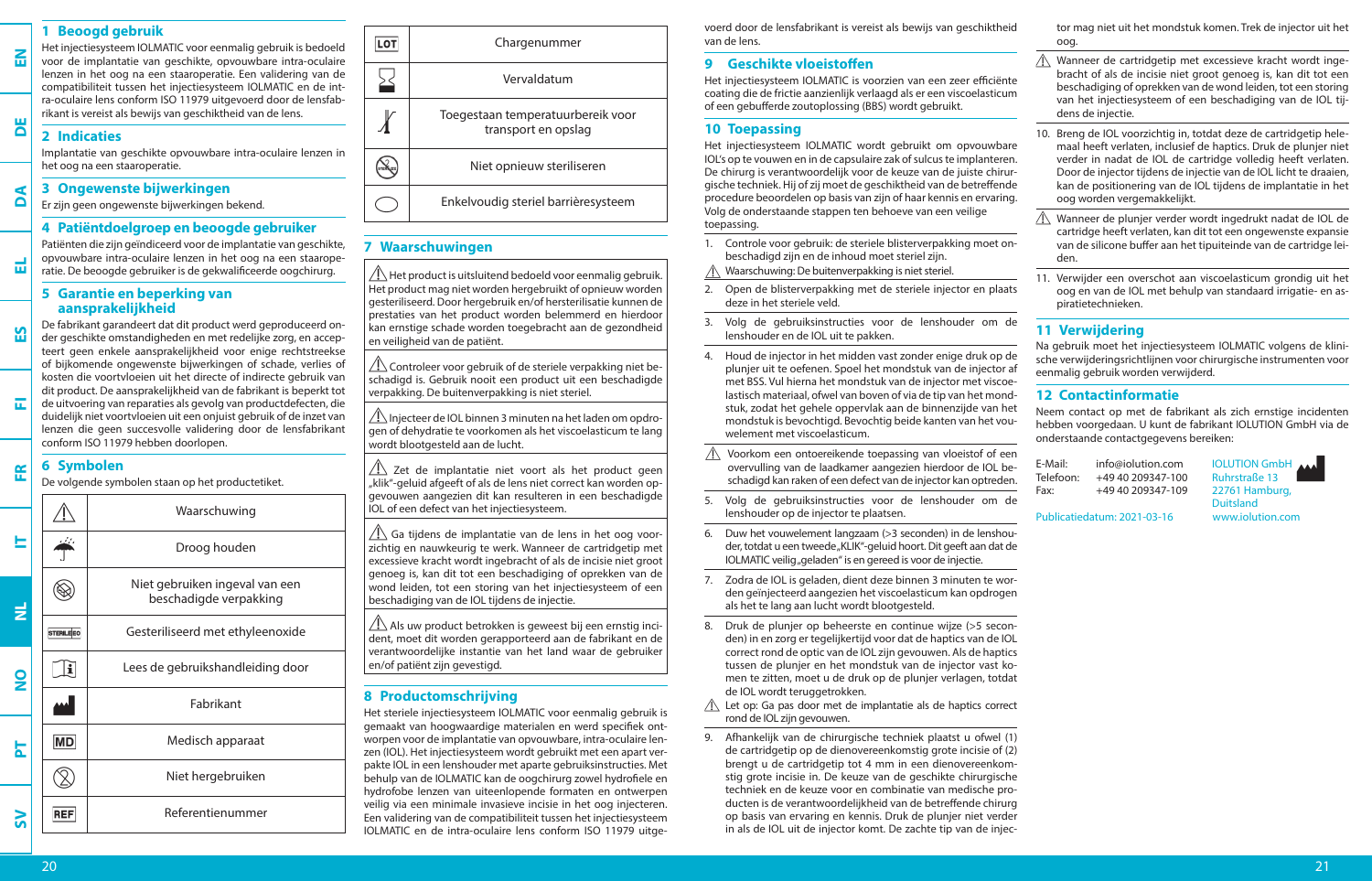### **1 Riktig bruk**

**EN**

**DE**

**DA**

**EL**

**ES**

**FI**

Engangs-injektorsystemet IOLMATIC er laget for implantering av tilpassede foldbare, intraokulære linser i øynene etter en kataraktfjerning. Validering av kompatibilitet mellom IOLMATIC-injektorsystemet og den intraokulære linsen iht. ISO 11979 utføres av linseprodusenten, og kreves for tilpasning av linsen.

#### **2 Indikasjoner**

Implantering av tilpassede foldbare, intraokulære linser i øyet etter en kataraktfierning.

#### **3 Uønskede bivirkninger**

Ingen uønskede bivirkninger.

#### **4 Pasientmålgrupper og riktig bruker**

Pasienter som er henvist for implantering av tilpassede foldbare, intraokulære linser i øyet etter en kataraktfjerning. Riktig bruker er den kvalifiserte øyekirurgen.

#### **5 Garanti og ansvarsbegrensning**

Produsenten garanterer at denne enheten er produsert under riktige betingelser med rimelig forsiktighet, og overtar ikke ansvar for direkte eller indirekte uønskede bivirkninger eller resulterende skader, tap eller kostnader som kan oppstå som et resultat av direkte eller indirekte bruk av dette produktet. Produsentens ansvar er begrenset til gjennomføring av reparasjoner på grunn av produktfeil, som ikke er et resultat av feil håndtering eller bruk av linser som ikke har blitt validert iht. ISO 11979, utført av linseprodusenten.

### **6 Symboler**

Følgende symboler brukes på produktetiketten.



| Utløpsdata                                           |
|------------------------------------------------------|
| Tillatt temperaturområde for transport og<br>lagring |
| Må ikke steriliseres på nytt                         |
| Enkelt sterilt barrieresystem                        |

#### **7 Advarsler**

j

 $\sqrt{\!\!\leftarrow}$  Enheten er kun ment for engangsbruk. Den må ikke brukes eller steriliseres på nytt. Gjenbruk og/eller ny sterilisering kan sette enhetens ytelse i fare og kan skade pasientens helse og sikkerhet alvorlig.

 $\bigwedge$  Forsikre deg om at den sterile emballasien ikke er skadet før bruk. Ikke bruk en enhet hvis emballasjen er skadet. Utsiden av emballasjen er ikke steril.

 $\sqrt{1}$  Injiser IOL innen 3 minutter etter lasting for å unngå smøreproblemer eller dehydrering når viskoelastikk utsettes for luft forlenge.

 $\bigwedge$  Ikke fortsett implanteringen hvis enheten ikke "klikker" eller hvis linsen ikke foldes sammen på riktig måte, da dette kan føre til skadet IOL eller injektorsvikt.

 Vær forsiktig og nøyaktig når lisen implanteres i øyet. Hvis patrontuppen settes inn med feil bruk av kraft eller hvis det brukes uegnede, små innsnitt som kan forårsake sårskader eller strekk, injektorfeil eller IOL-skader under injeksjonen.

 $\triangle$  Alle alvorlige hendelser som er relatert til enheten, må rapporteres til produsenten og pågjeldende myndighet i landet hvor brukeren og/eller pasienten befinner seg.

### **8 Produktbeskrivelse**

Engangs-injektorsystemet IOLMATIC er laget av materialer av høy kvalitet, og er designet utelukkende for implantering av foldbare intraokulære linser (IOL). Injektorsystemet brukes med en separat pakket IO i en linseholderenhet med separate bruksinstruksjoner. IOLMATIC gjør det mulig for kirurgen å injisere både hydrofile og hydrofobiske linser av mange størrelser og designs, inn i øyet ved hjelp av en minimalt invasiv innsnitt. Validering av kompatibilitet mellom IOLMATIC-injektorsystemet og den intraokulære linsen iht. ISO 11979 utføres av linseprodusenten, og kreves for tilpasning av linsen.

#### **9 Kompatible væsker**

Injektorsystemet IOLMATIC er utstyrt med et høyeffektivt belegg som reduserer friksjon betydelig når det brukes viskoelastisk eller balansert saltoppløsning (BSS).

#### **10 Bruk**

IOLMATIC-injektoren brukes til å folde og implantere IOL-er i kapsulære poser eller suculus. Kirurgen er ansvarlig for å brukes riktig kirurgisk teknikk. Han eller hun må vurdere bærekraftigheten til den aktuelle prosedyren basert på hans eller hennes utdannelse eller erfaring.

Følg trinnene som beskrevet nedenfor for å sikre trygg håndtering.

- 1. Kontroller før bruk: den sterile blæren må være uskadet og innholdet må være sterilt.
- Advarsel: Utsiden av emballasjen er ikke steril.
- 2. Åpne blæren som inneholder den sterile injektoren, og plasser den i det sterile feltet.
- 3. Følg instruksjonene for bruk av linseholderenheten for å pakke ut linseholderen og IOL.
- 4. Hold rundt midtdelen av injektoren uten å utøve kraft på stempelet. Spyl injektordysen med BSS. Fyll deretter injektordysen med viskoelastisk material, enten ovenfra eller gjennom dysespissen, for å sikre fullstendig smøring av overflatene på innsiden av dysen. Smør begge sider av foldeelementet med viskoelastikk.
- $\sqrt{N}$  Unngå utilstrekkelig påføring av væske eller overfylling av lastekammeret, da dette kan føre til skader på IOL eller feil på injektoren.
- 5. Følg instruksjonene for bruk av linseholderenheten for å laste linseholderen på injektoren.
- 6. Skyv foldeelementet sakte (> 3 sekunder) inn i linsehoderen til du hører et nytt "KLIKK". Dette signaliserer at IOLMATIC er "lastet" på en sikker måte og klar for injisering.
- 7. Når den er lastet, skal IOL injiseres innen 3 minutter, da viskoelastikken kan miste smøreevnen hvis den står i luft for lenge.
- 8. Før frem stempelet sakte (> 5 sekunder) på en forsiktig, jevn og kontrollert måte samtidig som du sørger for at IOLs haptikk er foldet på IOL-optikken på riktig måte. Hvis haptikken fanges mellom stempelet og injektordysen, må du slippe opp trykket mot stempelet til du observerer at IOL trekkes inn.
- $\triangle$  Forsiktig: Ikke fortsett implanteringen før haptikken har lagt seg på IOL på riktig måte.
- 9. Avhengig av operasjonsteknikken må du enten (1) posisjonere patrontuppen på innsnittet med riktig størrelse eller (2) sette patrontuppen opp til 4 mm inn i et innsnitt med riktig størrelse. Valg av riktig operasjonsteknikk og valg av kombinasjon av medisinske produkter gjøres av den aktuelle kirurgen basert på erfaring og utdanning. Stopp trykket mot stemplet når IOL kommer ut av injektoren. Ikke la den myke tuppen på injektoren komme ut av dysen. Trekk injektoren fra øyet.
- $\triangle$  Hvis patrontuppen settes inn med feil bruk av kraft eller hvis det brukes uegnede, små innsnitt som kan forårsake sårskader eller strekk, injektorfeil eller IOL-skader under injeksjonen.
- 10. Før IOL sakte frem til den er helt ute av patrontuppen inkludert bakhaptikken. Ikke før stemplet videre når IOL er helt ute av patronen. Lett dreiing av injektoren under injisering av IOL kan støtte posisjoneringen av IOL når den settes inn i øyet.
- $\triangle$  Ekstra fremføring av stempelet etter at IOL er ute av patronen, kan føre til uønsket ekspansjon av silikonputen i enden av patrontuppen.
- 11. Fjern det viskoelastiske materialet grundig fra øyet og IOL med standard irrigasjons- og aspirasjonsteknikker.

## **11 Kassering**

Etter bruk må IOLMATIC-injektorsystemet kasseres iht. klinisk veiledning for kassering av kirurgiske instrumenter for engangsbruk.

#### **12 Kontaktinformasjon**

Kontakt produsenten for rapportering av alvorlige hendelser. Du kan få tak i produsenten IOLUTION GmbH ved hjelp av følgende kontaktinformasjon:

| E-post:   | info@iolution.com | <b>IOLUTION GmbH</b> |
|-----------|-------------------|----------------------|
| Telefon:  | +49 40 209347-100 | <b>Ruhrstraße 13</b> |
| Telefaks: | +49 40 209347-109 | 22761 Hamburg,       |
|           |                   | <b>Tyskland</b>      |

Utstedelsesdato: 16.03.2021 www.iolution.com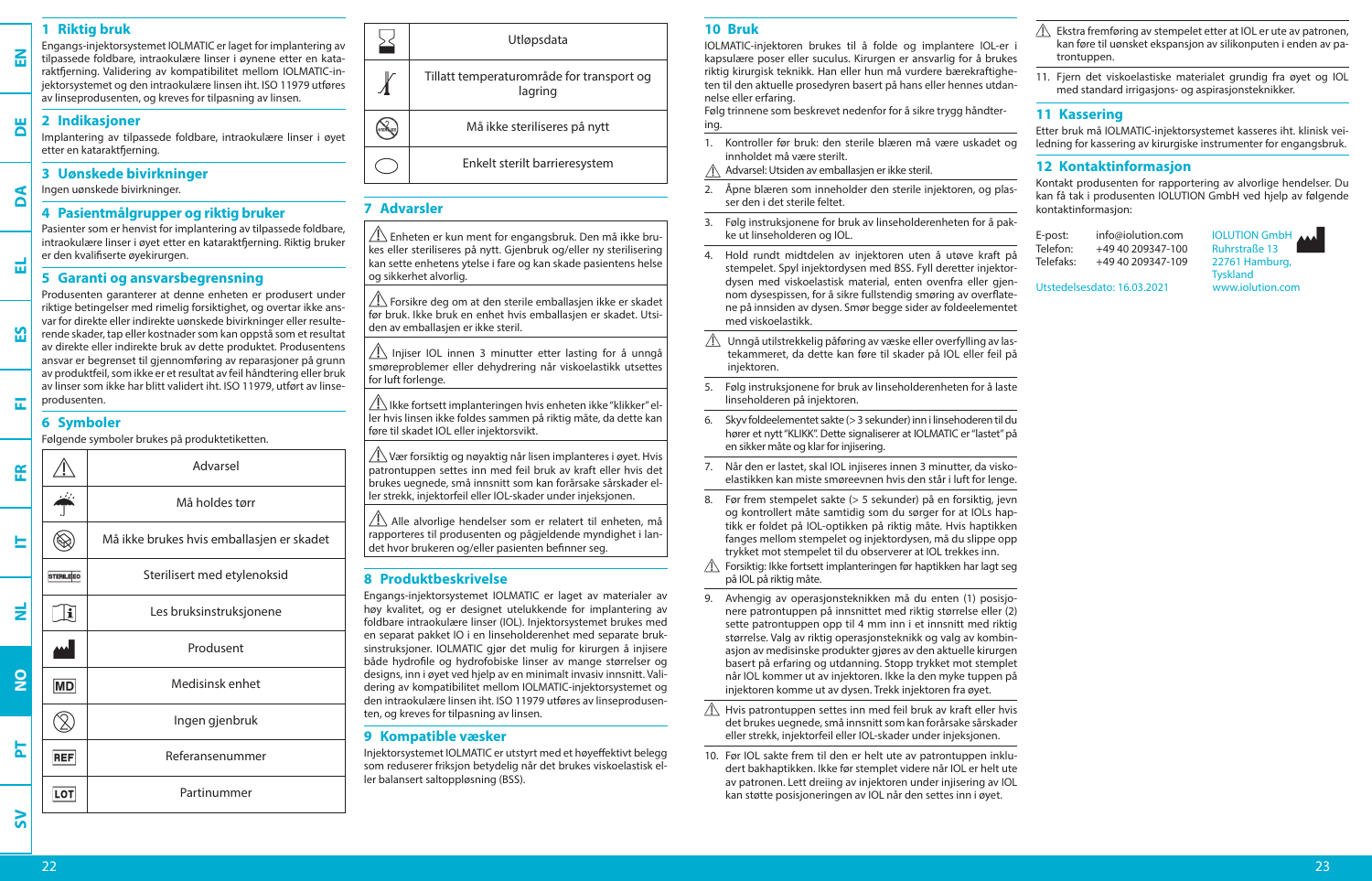#### **1 Utilização correta**

O sistema injetor IOLMATIC de utilização única destina-se a ser usado para a implantação de lentes intraoculares dobráveis qualificadas no olho, no seguimento da extração de catarata. Para a qualificação da lente, é necessária uma validação da compatibilidade entre o sistema injetor IOLMATIC e a lente intraocular, conforme a norma ISO 11979, executada pelo fabricante de lentes.

#### **2 Indicações DE**

**EN**

**DA**

**EL**

**ES**

**FI**

**FR**

Implantação de lentes intraoculares dobráveis qualificadas no olho, no seguimento da extração de catarata.

## **3 Efeitos Secundários Indesejados**

Não são conhecidos efeitos secundários.

#### **4 Grupo Alvo de Doentes e Utilizador Previsto**

Doentes indicados para a implantação de lentes intraoculares dobráveis qualificadas no olho, no seguimento da extração de catarata. O utilizador previsto é o cirurgião oftálmico qualificado.

## **5 Garantia e Limitação de Responsabilidade**

O fabricante garante que este dispositivo foi produzido sob as condições apropriadas, com o cuidado razoável, e não assume qualquer responsabilidade por quaisquer efeitos secundários indesejados diretos ou consequenciais, ou danos, perdas ou custos resultantes que possam advir da utilização, direta ou indireta, deste produto. A responsabilidade do fabricante está limitada a efetuar reparações resultantes de defeitos do produto, que não sejam claramente resultado de um manuseamento incorreto ou uso de lentes que não tenham sido sujeitas a uma validação bem sucedida em conformidade com a norma ISO 11979, executada pelo fabricante das lentes.

#### **6 Símbolos**

São usados os seguintes símbolos no rótulo do produto.

|                   | Aviso                                             |  |
|-------------------|---------------------------------------------------|--|
|                   | Manter seco                                       |  |
|                   | Não utilizar se a embalagem estiver<br>danificada |  |
| <b>STERILE EO</b> | Esterilizado por óxido de etileno                 |  |
|                   | Siehe Ler as Instruções de Utilização             |  |
|                   | Fabricante                                        |  |
| MD                | Aparelho médico                                   |  |
|                   | Não reutilizar                                    |  |
| <b>REF</b>        | Número de referência                              |  |
|                   |                                                   |  |

| LO1 | Número de lote                                                           |  |
|-----|--------------------------------------------------------------------------|--|
|     | Data de validade                                                         |  |
|     | Intervalo de temperatura permitido durante<br>transporte e armazenamento |  |
|     | Não reesterilizar                                                        |  |
|     | Sistema de barreira estéril simples                                      |  |

## **7 Avisos**

j

 $\bigwedge$  O dispositivo destina-se a ser utilizado apenas uma única vez. O mesmo não deve ser reutilizado ou reesterilizado. A reutilização e/ou reesterilização poderá afetar o desempenho do dispositivo e pode comprometer seriamente a saúde e segurança do doente.

 $\bigwedge$  Antes da utilização, certifique-se de que a embalagem esterilizada não está danificada. Não utilizar um dispositivo de uma embalagem que esteja danificada. O exterior da embalagem não está esterilizado.

 $\hat{\mathcal{N}}$  Injete a LIO dentro de 3 minutos após o carregamento, para evitar problemas de lubrificação ou desidratação devido ao viscoelástico estar exposto ao ar durante demasiado tempo.

 $\bigtriangleup$  Não continue com a implantação se o dispositivo não fizer "clique" ou se a lente não dobrar corretamente, pois tal poderá levar a uma LIO danificada ou a uma avaria do injetor.

 $\sqrt{\phantom{a}}\hspace{0.1cm}$  Proceda com cuidado e precisão durante a implantação da lente no olho. Inserir a ponta do cartucho com força inadequada ou usar incisões demasiado pequenas pode levar a danos ou alongamento da ferida, avaria do injetor ou dano da LIO durante a injeção.

 $\sqrt{\Delta}$ Todos os incidentes sérios relacionados com o dispositivo devem ser comunicados ao fabricante e à autoridade competente do país onde o utilizador e/ou o paciente se encontram.

### **8 Descrição do Produto**

O sistema injetor esterilizado IOLMATIC de utilização única é composto por materiais de alta qualidade e foi concebido exclusivamente para a implantação de lentes intraoculares dobráveis (LIO). O sistema injetor é usado com uma LIO embalada separadamente numa unidade de suporte da lente, com instruções de utilização à parte. O IOLMATIC permite que o cirurgião oftálmico injete de forma segura lentes hidrofílicas ou hidrofóbicas, de vários tamanhos e designs, no olho, através de uma incisão minimamente invasiva. Para a qualificação da lente, é necessária uma validação da compatibilidade entre o sistema injetor IOLMATIC e a lente intraocular, conforme a norma ISO 11979, executada pelo fabricante de lentes.

## **9 Líquidos compatíveis**

O sistema injetor IOLMATIC está equipado com um revestimento altamente eficiente, que reduz significativamente a fricção quando é usada uma solução viscoelástica ou solução salina equilibrada (BSS).

## **10 Aplicação**

O injetor IOLMATIC é usado para dobrar e implantar LIOs dobráveis no saco capsular ou sulco. A técnica cirúrgica apropriada é da responsabilidade do cirurgião. Ele ou ela deve avaliar a adequabilidade do respetivo procedimento com base na sua formação e experiência.

Siga os passos descritos abaixo para garantir um manuseamento seguro.

- 1. Verificar antes da utilização: o blíster esterilizado não pode estar danificado e o conteúdo deve estar em condição estéril.
- Aviso: O exterior da embalagem não está esterilizado.  $\wedge$
- 2. Abra o blíster contendo o injetor estéril e coloque-o no campo estéril.
- 3. Siga as instruções de utilização da unidade de suporte da lente para desempacotar o suporte da lente e a LIO.
- 4. Pegue no injetor segurando no centro, sem exercer qualquer pressão sobre o êmbolo. Enxague o bocal do injetor com BSS. De seguida, encha o bocal do injetor com material viscoelástico a partir de cima ou através da ponta do bocal, garantindo uma lubrificação completa da superfície interior do bocal. Lubrifique ambos os lados do elemento dobrável com viscoelástico.

 $\triangle$  Evite uma aplicação insuficiente de líquido ou um enchimento excessivo da câmara de carregamento, pois tal pode causar danos na LIO ou uma avaria do injetor.

- 5. Siga as instruções de utilização da unidade de suporte da lente para carregar o suporte da lente no injetor.
- 6. Pressione lentamente (>3 segundos) o elemento de dobragem para dentro do suporte da lente até ouvir um segundo "CLIQUE". Isto significa que o IOLMATIC está "carregado" de forma segura e está pronto para a injeção.
- 7. Uma vez carregado, a LIO deve ser injetada dentro de 3 minutos, visto que o viscoelástico pode perder a lubrificação se ficar demasiado tempo exposto ao ar.
- 8. Pressione lentamente (>5 segundos) o êmbolo, de forma suave, uniforme e controlada, garantindo que os hápticos da LIO estão corretamente dobrados sobre a ótica da LIO. Se os hápticos ficarem presos entre o êmbolo e o bocal do injetor, alivie a pressão sobre o êmbolo até ser visível uma retração da LIO.
- $\triangle$  Atenção: Não continue com a implantação até os hápticos estarem corretamente dobrados sobre a LIO.
- 9. Dependendo da técnica cirúrgica, (1) posicione a ponta do cartucho na incisão de tamanho apropriado ou (2) insira a ponta do cartucho até 4 mm numa incisão de tamanho apropriado. A seleção da técnica cirúrgica apropriada, bem como a seleção e combinação de produtos médicos, são da responsabilidade do cirurgião, com base na sua experiência e formação. Pare de pressionar o êmbolo quando a LIO sair do injetor. Não deixe a ponta suave do injetor sair do bocal. Retire o injetor do olho.
- $\triangle$  Inserir a ponta do cartucho com força inadequada ou usar uma incisão demasiado pequeno pode levar a danos ou alongamento da ferida, avaria do injetor ou dano da LIO durante a injeção.
- 10. Faça avançar a LIO cuidadosamente, até a mesma sair completamente da ponta do cartucho, incluindo o háptico. Não continue a pressionar o êmbolo depois da LIO sair completamente do cartucho. Uma ligeira rotação do injetor durante a injeção da LIO pode ajudar a posicionar a LIO durante a inserção no olho.
- $\triangle$  Continuar a pressionar o êmbolo depois da LIO sair do cartucho pode causar uma expansão indesejada da almofada de silicone na extremidade da ponta do cartucho.
- 11. Remova completamente o material viscoelástico do olho e da LIO, com técnicas normais de irrigação e de aspiração.

## **11 Eliminação**

Depois da utilização, o sistema injetor IOLMATIC deve ser eliminado de acordo com as suas orientações clínicas relativamente à eliminação de instrumentos descartáveis.

## **12 Informação de contacto**

Contacte o fabricante para comunicar quaisquer incidentes sérios. Pode entrar em contacto com o fabricante IOLUTION GmbH através das seguintes informações de contacto:

e-mail: info@iolution.com IOLUTION GmbH<br>Telefone: +49 40 209347-100 Ruhrstraße 13 +49 40 209347-100 Ruhrstraße 13<br>+49 40 209347-109 22761 Hamburg, Fax: +49 40 209347-109 Germany Data de emissão: 2021-03-16 www.iolution.com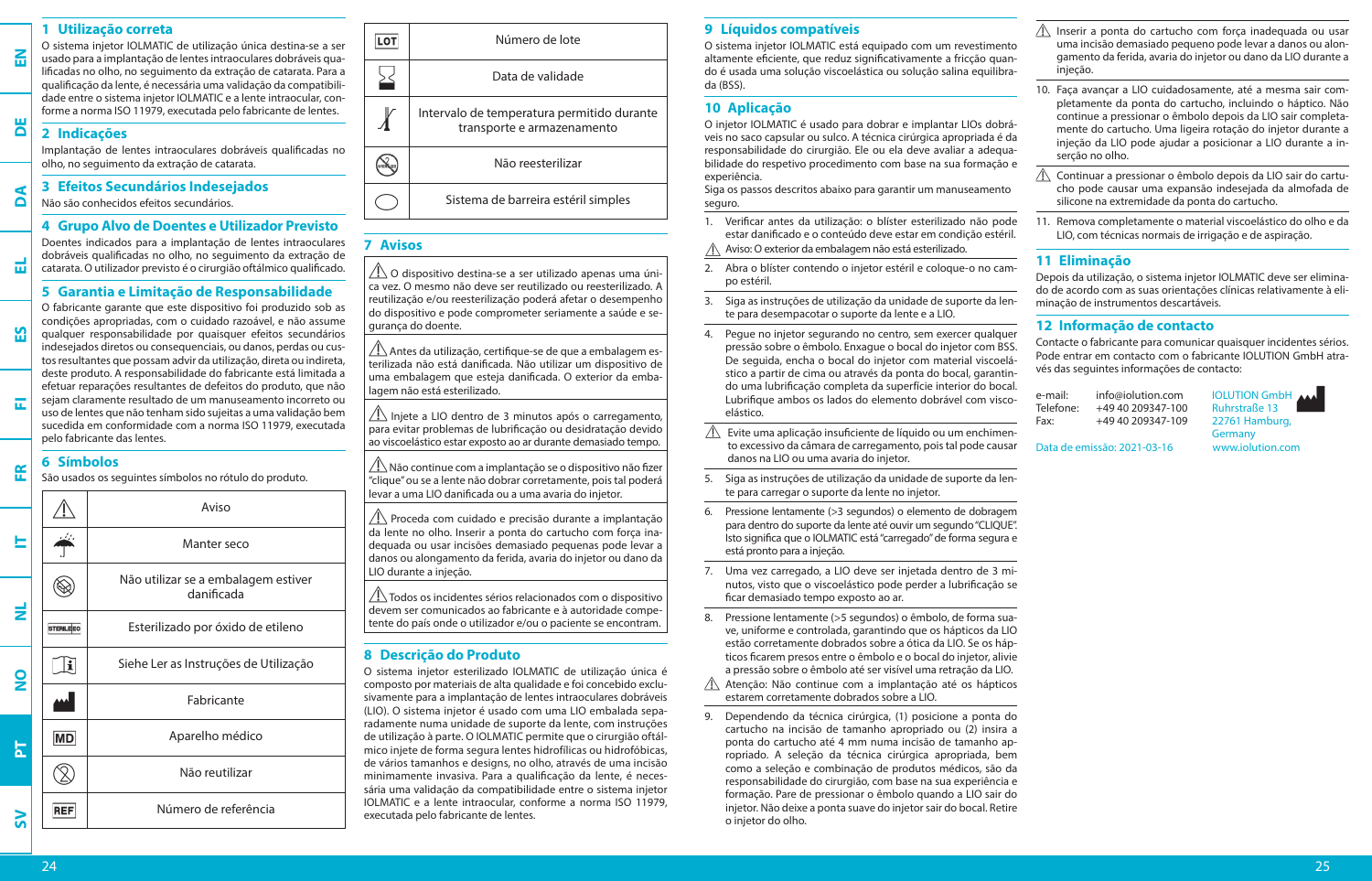#### **1 Avsedd användning**

IOLMATIC-insprutningssystemet för engångsbruk är avsett för att användas för implantering av kvalificerade vikbara intraokulära linser i ögat efter en gråstarroperation. Valideringen av kombabiliteten mellan IOLMATIC-insprutningssystemet och den intraokulära linsen i enlighet med ISO 11979 utförs av linstillverkaren och är nödvändig för kvalificeringen av linsen.

#### **2 Indikation DE**

**EN**

**DA**

**EL**

**ES**

**FI**

Inplantering av kvalificerade vikbara intraokulära linser i ögat efter en gråstarroperation.

#### **3 Oönskade sidoeffekter**

Inga kända oönskade sidoeffekter.

#### **4 Patientmålgrupp och avsedda användare**

Patienter som är lämpade för implantering av kvalificerade vikbara intraokulära linser i ögat efter en gråstarroperation. Den avsedda användaren är en kvalificerad ögonkirurg.

## **5 Garanti och begränsning av ansvar**

Tillverkaren garanterar att enheten har tillverkats under lämpliga förhållanden med rimlig omsorg, och ansvarar inte för några direkta eller därav följande sidoeffekter eller skador, förluster eller kostnader som uppkommer som ett resultat av direkt eller indirekt användning av produkten. Tillverkarens ansvar begränsas till att utföra reparationer som uppkommer på grund av produktfel och som uppenbart inte orsakats av felaktigt handhavande eller användning av linser som inte varit föremål för framgångsrik validering i enlighet med ISO 11979 som utförts av linstillverkaren.

### **6 Symboler**

Följande symboler förekommer på produktens etikett.

**FR**  $\sqrt{1}$ Varning Håll torr  $\mathbb T$ **IT**  $\circledR$ Använd inte om förpackningen är skadad Steriliserad via etenoxid **STERILE**EO  $\overline{\mathbf{z}}$  $\mathbb{H}$ Läs instruktionerna för användningen **NO** Tillverkare **MD** Medicinsk utrustning  $\circled{2}$ **PT** Återanvänd inte **REF** Referensnummer **SV**LOT Satsnummer

|   | Hållbarhetsdata                                           |
|---|-----------------------------------------------------------|
| ł | Tillåtet temperaturintervall för transport<br>och lagring |
|   | Får ej återsteriliseras                                   |
|   | Enkel sterilt barriärsystem                               |

### **7 Varningar**

j

 $\sqrt{!}$  Denna enhet är endast avsedd för engångsbruk. Den får inte återanvändas eller steriliseras. Återanvändning och/eller återsterilisering kan riskerar enhetens funktion och kan orsaka allvarliga risker för patientens säkerhet och hälsa.

 $\sqrt{ }$  Säkerställ att den sterila förpackningen inte skadas före användningen. Använd inte en enhet från en skadad förpackning. Förpackningens utsida är inte steril.

 $\bigwedge$  Iniicera IOL inom 3 minuter efter laddningen för att undvika problem med smörjningen eller uttorkning när viskoelasticiteten exponeras för luft för länge.

 $\triangle$  Fortsätt inte implanteringen om enheten inte "klickar" eller om linsen inte viks korrekt eftersom detta kan orsaka skador på IOL eller funktionsfel på insprutningssystemet.

 Var försiktig och exakt när du implanterar linsen i ögat. Om du sätter in patronspetsen med överdriven styrka eller använder olämpliga små snitt som kan orsaka sårskador eller sträckningar, funktionsfel på insprutningssystemet eller IOL-skador under insprutningen.

 $\bigwedge$  Alla allvarliga incidenter som berör enheten måste rapporteras till tillverkaren och respektive tillsynsmyndighet i det land där användaren och/eller patienten är bosatt.

### **8 Produktbeskrivning**

IOLMATIC sterila insprutningssystemet för engångsbruk är tillverkat av material av hög kvalitet och har uteslutande konstruerats för implantering av vikbara intraokulära linser (IOL). Insprutningssystemet används med en separat förpackad IOL i en linshållarenhet med separata användarinstruktioner. IOLMATIC tillåter ögonkirurgen att säkert spruta in både våta och torra linser, av många storlekar och typer, i ögat via ett minimalt invasivt ingrepp. Valideringen av kombabiliteten mellan IOLMATIC-insprutningssystemet och den intraokulära linsen i enlighet med ISO 11979 utförs av linstillverkaren och är nödvändig för kvalificeringen av linsen.

### **9 Kompatibla vätskor**

IOLMATIC-insprutningssystemet är utrustat med en högeffektiv beläggning, som märkbart reducerar friktionen när du använder viskoelastisk eller balanserad saltlösning (BSS).

## **10 Applikation**

IOLMATIC-insprutaren används för att vika och implantera vikbara intraokulära linser i kapselsäcken eller sulcus. Kirurgen ansvarar för att välja en lämplig kirurgisk teknik. Kirurgen måste bedöma om den aktuella proceduren är lämplig utifrån sin utbildning och erfarenhet.

Följ stegen som beskrivs nedan för att säkerställa ett säkert handhavande.

- 1. Kontrollera före användning: den sterila blåsan måste vara oskadad och innehållet i ett sterilt tillstånd.
- Varning: Förpackningens utsida är inte steril.
- 2. Öppna blåsan som innehåller den sterila insprutaren och sätt den i det sterila fältet.
- 3. Följ linshållarenhetens användaranvisningar när du packar upp linshållaren och IOL.
- 4. Håll insprutaren runt dess mittsektion utan att utöva något tryck mot kolven. Spola insprutningsmunstycket med BSS. Sedan fyller du insprutningsmunstycket med viskoelastiskt material antingen från ovan eller via munstycksspetsen, för att säkerställa att hela den inre munstycksytan smörjs. Smörjning av båda sidor av vikelementet med viskoelastiken.
- $\sqrt{\hat{}}$  Undvik otillräcklig applicering med vätska eller att överfylla lastkammaren, eftersom detta kan orsaka skador på IOL eller funktionsfel på insprutningssystemet.
- 5. Följ linshållarenhetens användaranvisningar när du laddar linshållaren på insprutaren.
- 6. Tryck sakta (>3 sekunder) vikelementet i linshållaren tills du hör ett andra "KLICK". Detta signalerar att IOLMATIC är säkert "laddad" och redo för en insprutning.
- 7. När den är laddad, måste IOL sprutas in inom 3 minuter, eftersom viskoelastiken kan tappa smörjningen om du låter den stå för länge medan den är exponerad för luft.
- 8. Tryck sakta in kolven (>5 sekunder) på jämnt och kontrollerat sätt med du säkerställer att den intraokulära linsens (IOL) kontaktytor viks korrekt in i IOL-optiken. Om kontaktytorna fastnar mellan kolven och insprutningsmunstycket, minskar du trycket på kolven tills du kan se att IOL dras tillbaka.
- $\sqrt{N}$  Varning: Fortsätt först med implanteringen när kontaktytorna har vikts korrekt på IOL.
- 9. Beroende på kirurgtekniken antingen (1) läge på patronspetsen på respektive stora snitt eller (2) sätt in patronspetsen upp till 4mm i ett motsvarande stort snitt. Valet av respektive kirurgteknik och valet av kombinationen av medicinska produkter görs av respektive kirurg utifrån dennes utbildning och erfarenhet. Sluta pressa kolven när IOL lämnar insprutaren. Låt inte insprutarens mjuka spets lämna munstycket. Dra ut insprutaren från ögat.
- $\wedge$  Om du sätter in patronspetsen med överdriven styrka eller använder olämpliga små snitt som kan orsaka sårskador eller sträckningar, funktionsfel på insprutningssystemet eller IOL-skador under insprutningen.
- 10. Dra vidare IOL försiktigt tills den helt har lämnat patronspetsen inklusive den eftersläpande vidhäftningen. Pressa inte kolven mer efter att IOL helt har lämnat patronen. Om du roterar lite på insprutaren medan du sprutar in IOL, kan detta underlätta placeringen av IOL vid insättningen i ögat.
- Om du fortsätter att pressa kolven efter att IOL lämnat patronen, kan detta medföra oönskad expansion av silikonkudden vid kassettspetsens ände.
- 11. Avlägsna noga viskoelastiskt material från ögat och IOL med standardspolnings- och bortsugningstekniker.

## **11 Avfallshantering**

Efter användningen måste du avfallshantera IOLMATIC-insprutningssystemet i enlighet med klinikens riktlinjer för avfallshantering av kirurgiska instrument för engångsbruk.

#### **12 Kontaktinformation**

Kontakta tillverkaren för att rapportera allvarliga incidenter. Du kan kontakta tillverkaren IOLUTION GmbH med hjälp av följande kontaktinformation:

| E-post:  | info@iolution.com | <b>IOLUTION GmbH</b> |
|----------|-------------------|----------------------|
|          |                   |                      |
| Telefon: | +49 40 209347-100 | <b>Ruhrstraße 13</b> |
| Fax:     | +49 40 209347-109 | 22761 Hamburg.       |
|          |                   | <b>Tyskland</b>      |

hrstraße 13 761 Hamburg, Publiceringsdatum: 2021-03-16 www.iolution.com